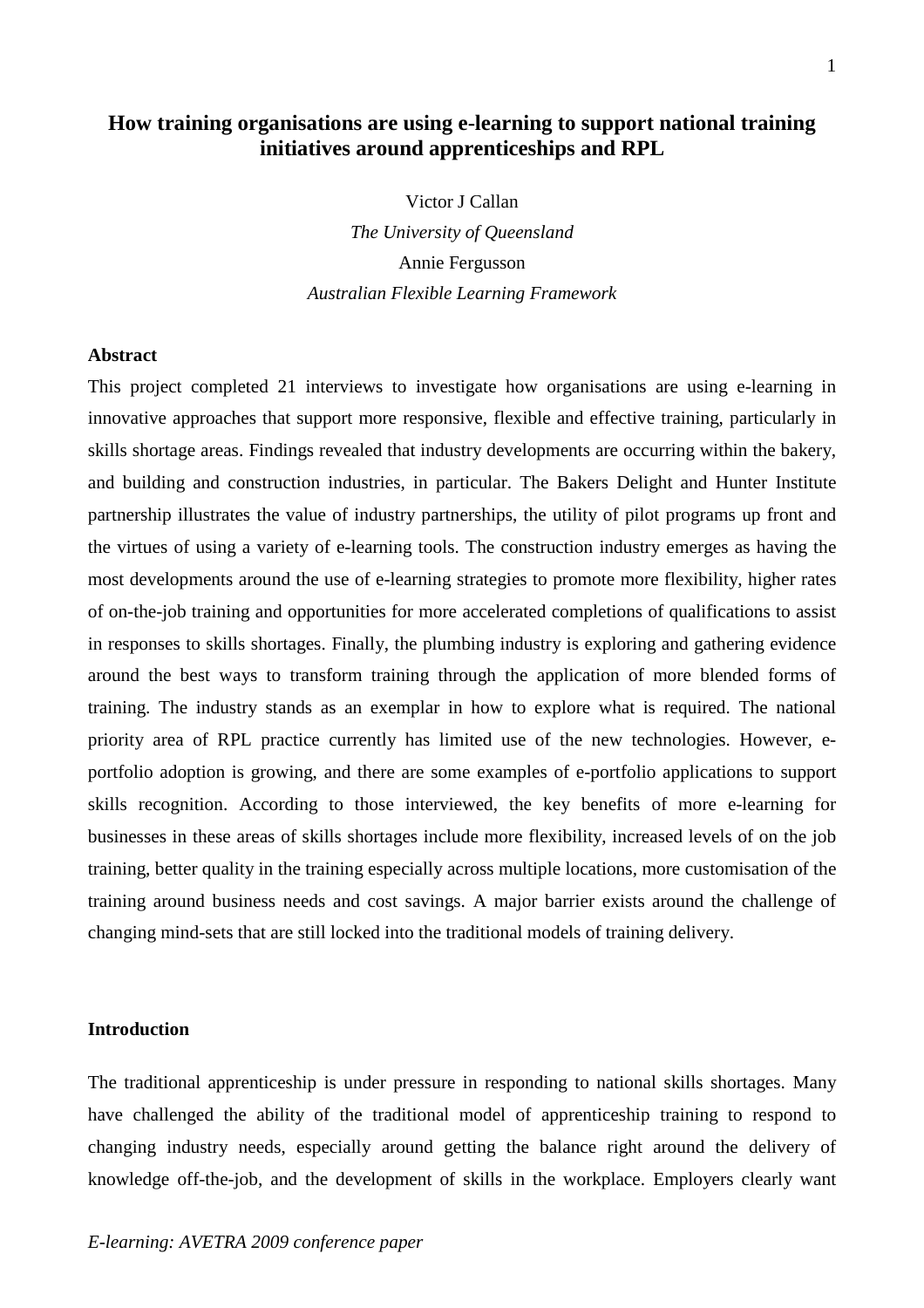more work-based training, less time off-the-job for learners, shorter completion times for apprenticeships and better partnerships (Dickie et al., 2004; Callan et al., 2007). At the same time, we know little about what e-learning strategies are being used Australia-wide by our public and private training organisations to change apprenticeship training towards being more flexible, workbased and more accelerated.

The aim of this project was to investigate how organisations are using e-learning in innovative approaches that support national initiatives by providing more responsive, flexible and effective training. The current paper reports upon the findings to emerge from the completion of interviews and three case studies to build a clearer picture of e-learning innovations that are addressing key national initiatives, especially around apprenticeships and RPL.

# **Research method**

Due to the need to explore the key initiatives and factors at work around e-learning and its applications, a qualitative approach was adopted as the major research method. A series of 21 telephone and face to face interviews were conducted during October to December 2008. All interviews were completed by the first author, and were recorded. On average, interviews were completed in 45 minutes to one hour. In addition, three of the interviews also formed the basis of the case studies. Those interviewed were Managing Directors, Managers of Innovations, Heads of School, Lecturer and Teachers, Project Managers, Program Support Officers, E-learning Support **Officers** 

Guiding this research was an extensive review of the literature, and the next section highlights key findings from that review.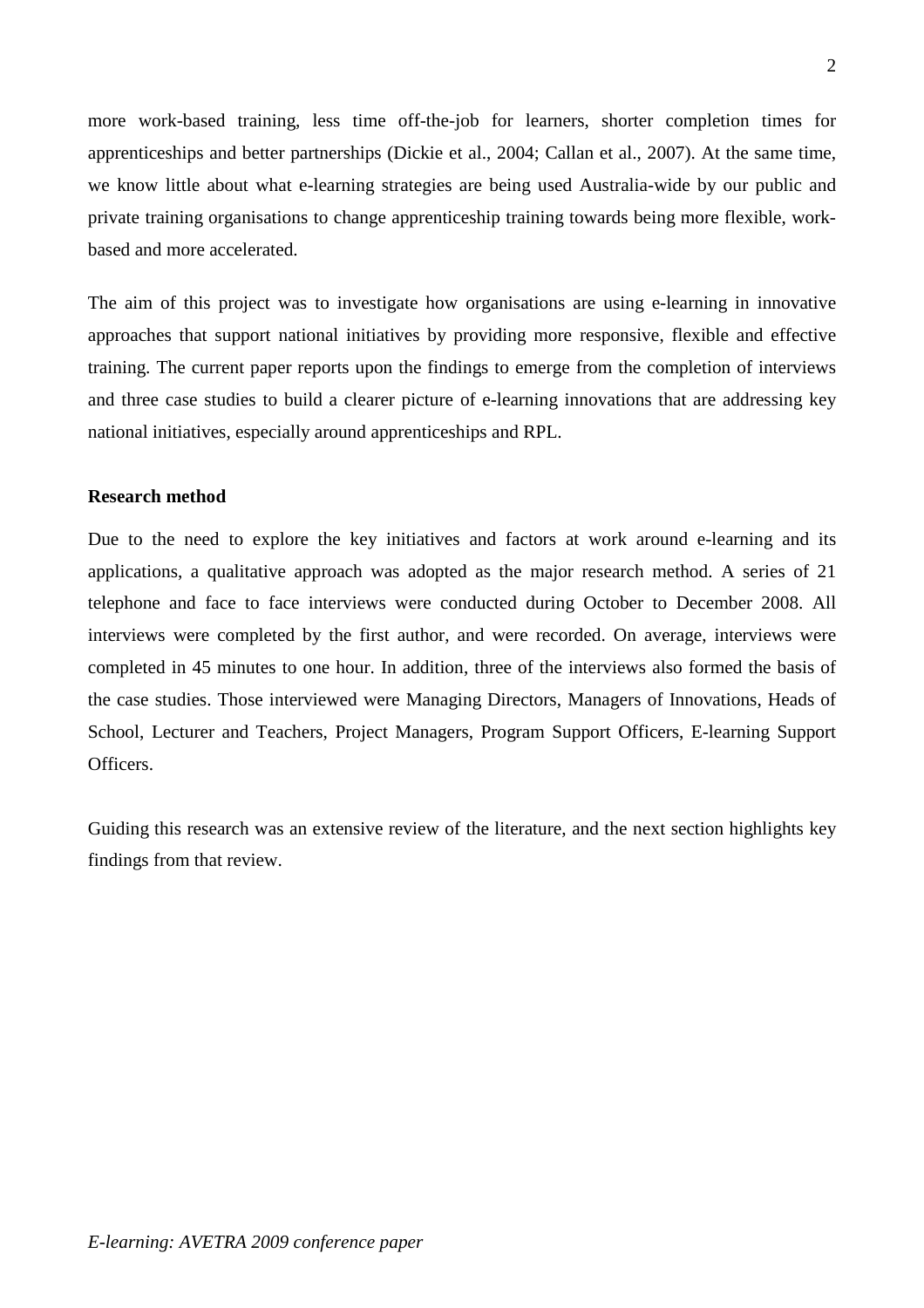### **Literature review**

# **More responsive approaches for training**

It is clear that development in new media and delivery technologies around information processing and communications have transformed the learning environment over the last three decades. Table 1 presents a summary of these developments. It updates and extends Laurillard's (2004) overview to incorporate some of the more recent technological developments. What is evident from the fast pace of technological development in e-learning software is the "movement away from a situation in which key decisions about learning dimensions are made in advance by the instructor or institution, towards a situation where the learner has a range of options from which to choose with respect to these key dimensions" (Collis & Moonen, 2001:10). The central drivers for this more responsive approach to training delivery are training:

- at the right time (flexibility in time)
- that incorporates the design and delivery choice (flexibility of place)
- for a number of trainees simultaneously (flexibility of delivery; see Elliott & Clayton, 2007).

| Date  | New technology                                                                   | Old technology equivalent                                       | Learning support function                                                                                                              |
|-------|----------------------------------------------------------------------------------|-----------------------------------------------------------------|----------------------------------------------------------------------------------------------------------------------------------------|
| 1970s | Interactive computers                                                            | Writing                                                         | New medium for articulating and engaging<br>with ideas                                                                                 |
|       | Local hard drives and<br>floppy discs                                            | Paper                                                           | Local storage with the user                                                                                                            |
| 1980s | WIMP interfaces (i.e.<br>Windows,<br>Icons,<br>Menus and<br>Pointing<br>devices) | Contents, indexes, page<br>numbers                              | Devices for ease of access to content                                                                                                  |
|       | Internet                                                                         | Printing                                                        | Mass production and distribution of content                                                                                            |
|       | Multimedia                                                                       | Photography, sound, and<br>film                                 | Elaborated forms of content presentation                                                                                               |
| 1990s | World Wide Web                                                                   | Libraries                                                       | Wide access to extensive content                                                                                                       |
|       | Laptops                                                                          | Published books                                                 | Personal portable access to the medium                                                                                                 |
|       | Email                                                                            | Postal services                                                 | Mass delivery of communications messages                                                                                               |
|       | Search engines                                                                   | Bibliographic services                                          | Easier access to extensive content                                                                                                     |
|       | <b>Broadband</b>                                                                 | Broadcasting, telephones                                        | Choice<br>$of$ <sup><math>-</math></sup><br>elaborated<br>and<br>content<br>immediacy of communication                                 |
| 2000s | 3G Mobiles                                                                       | Paperbacks                                                      | Low-cost, immediate access to elaborate<br>content                                                                                     |
|       | <b>Blogs</b>                                                                     | Pamphlets                                                       | Personal mass publishing                                                                                                               |
|       | Social networking tools                                                          | Face-to-face and formal                                         | networking for<br>On-line<br>peer-to-peer                                                                                              |
|       | MySpace,<br>(e.g.                                                                | written networking                                              | sharing as well as social<br>knowledge                                                                                                 |
|       | Facebook, YouTube)                                                               |                                                                 | networking                                                                                                                             |
|       | Simulations                                                                      | Hands-on experience                                             | Virtual experience                                                                                                                     |
|       | Virtual<br>classroom<br>software (e.g. WiZiQ,<br>Moodle,<br>Lecturshare,         | Classroom<br>teaching<br>delivered face-to-face in<br>real time | Online learning platform delivered in real<br>time using an interactive whiteboard, chat,<br>and VOIP technology that allows audio and |
|       | WebTrain)                                                                        |                                                                 | video sharing                                                                                                                          |

|  |                                |  |  |  | Table 1: New media and delivery technologies for information processing and communications |
|--|--------------------------------|--|--|--|--------------------------------------------------------------------------------------------|
|  | (Updating of Laurillard, 2004) |  |  |  |                                                                                            |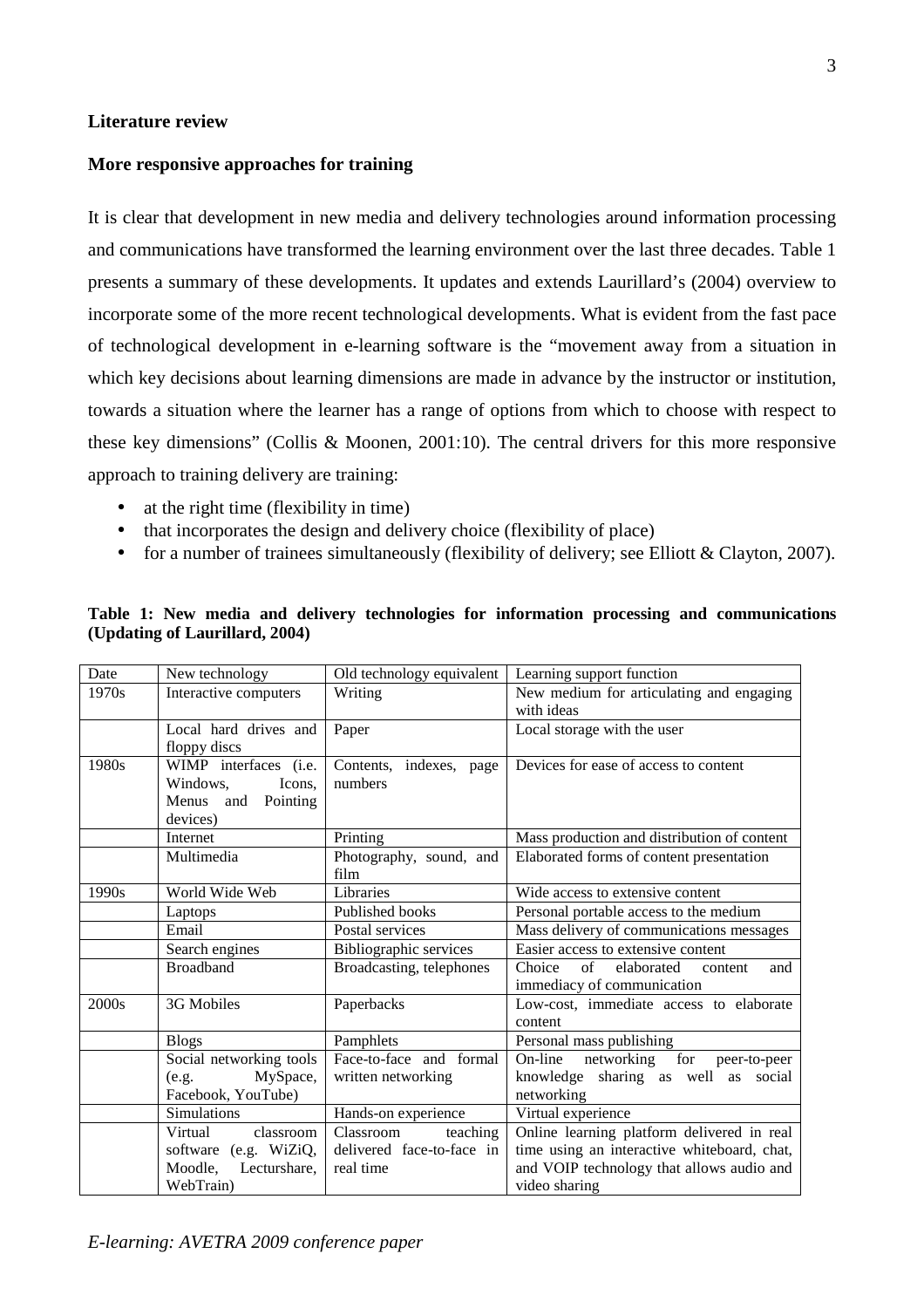| Blackboard and WebCT   In-class discussion |               |          |     | and   Virtual discussion boards, that may include |
|--------------------------------------------|---------------|----------|-----|---------------------------------------------------|
|                                            | chalkboard    |          |     | mail systems, live chat, and content e.g.         |
|                                            |               |          |     | documents and web pages                           |
| <b>IMS</b> Learning Design                 | <b>Static</b> | delivery | and | A set of e-learning design and runtime tools      |
|                                            | assessment    |          |     | that support a wide range of pedagogies;          |
|                                            |               |          |     | single, group and collaborative learning;         |
|                                            |               |          |     | and interaction with content and testing.         |

As identified also in Table 1, new media and delivery technologies continue to transform the elearning environment. According to Gibbs and Gosper (2006: 47):

"Current learning management systems such as Blackboard and WebCT have been pivotal to the uptake of e-learning in the higher education sector in the past decade largely because of their capacity for online delivery. These, and other similar systems, when used creatively, are able to provide students with quite varied learning experiences, particularly in relation to the sequencing of content based, self-paced learning experiences."

Another important development is the use of simulations using video or animation. These developments are providing learners with realistic experiences. As well, social networking software is now being used more to assist learners to make and maintain vital connections with their peers. This development teaches them how to use learning resources, while also supporting a more responsive approach to training (Bersin, 2008). The emergence of social software (e.g. group work tools, wikis and blogs) and social networking websites (e.g. MySpace, Facebook, and YouTube) is allowing teachers and students to make use of more dynamic modes of communication. However, it can be technically challenging for teachers to incorporate social networking into more comprehensive electronic learning that attempts to build specific learning outcomes (see Gibbs & Gosper, 2006.)

The 2007 Horizon Report (New Media Consortium, 2008) describes the outcomes of a five-year qualitative research project that identifies emerging technologies that are likely to have a significant impact on teaching and learning within learning-focused organizations. The report proposes that the emerging technologies that will become mainstream use for teaching, learning or creative applications in the next five years include:

- 1. Grassroots video where numerous people can capture, edit and share short video clips using inexpensive equipment such as a cell phone and free software
- 2. Mobile broadband as mobiles provide an affordable portable platform for networking, new displays and interfaces support the use of mobiles to access almost any internet content
- 3. Collective intelligence evidenced in projects like the Wikipedia and in community tagging with data gathered from the repeated activities of numbers of people
- 4. Data mashups that tap into information produced by collective intelligence to develop our understanding of ourselves and our technological world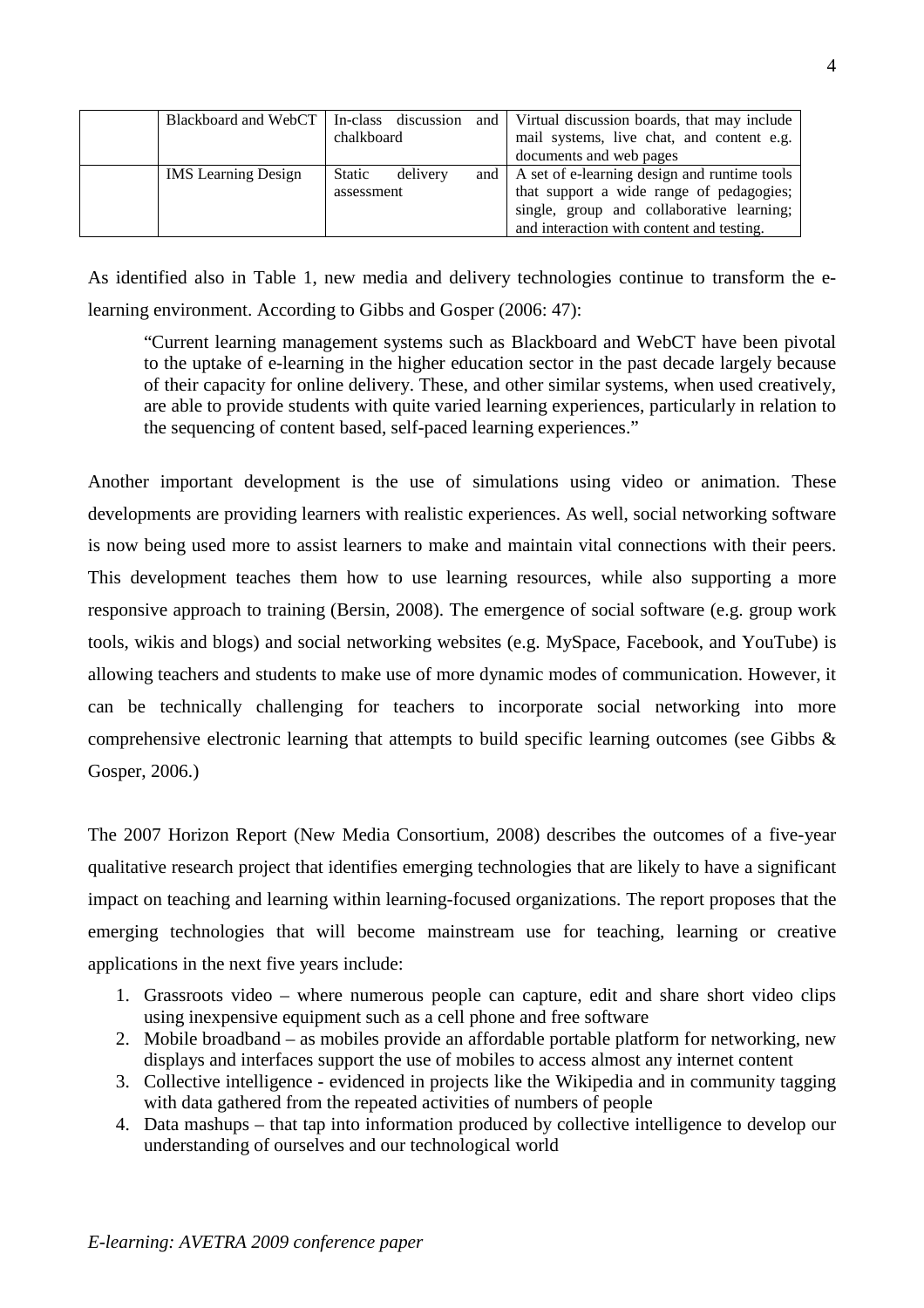5. Social operating systems – seen to be the next generation of social networking, social operating systems leverage off the nature of organizations as networks of people, rather than around just producers of information and content.

## **The need to establish capabilities of teaching staff**

Guthrie (2004) reports that VET teachers believe that the greatest factors impacting on their work in the next five years are new technology, increasingly competitive training environment, more flexible delivery, Training Packages, changes to funding and the changing roles and work of teachers and trainers. The vision for the future for VET teachers proposed in the 2008–2011 Australian Flexible Learning Framework Strategy describes a future where teachers are effective "managers of learning." They will be skilled at using ICT to enhance the learning experience, freely accessing up-to-date quality learning resources, facilitating and managing learning, and more engaged with their clients.

E-learning is and will continue to be a key enabler in allowing teachers to respond to changes in the expectations of employers and workers about the nature of training. It is central to better training responses to meet the needs of a more diverse customer base that requires new products and services. Learners also expect more products and services to be customised, flexible and workplacebased. However, to be genuine "managers of learning", teachers require well developed capabilities in several areas. As Webb and Cox (2004) describe them, teachers need what they call "affordances", that is, an in-depth understanding of the learning environment offered the learner. In particular they point to teachers requiring capabilities around more complex pedagogic reasoning than in the past.

In another contribution to this debate on teacher capabilities, Kirschner and Davis (2003) looked at good practice in ICT teacher training across seven countries. They identified the need for teacher capabilities around:

- Competent personal users of ICT
- Competence to use ICT as a mind tool
- Mastery of a range of educational paradigms that make ICT a tool for teaching
- Mastery of a range of assessment paradigms which make use of ICT
- Understanding the policy dimension of the use of ICT for teaching and learning.

In "Ready, willing and capable", a report that examines the teaching capabilities required in the Australian VET sector, Callan (2006) also puts forward a wide set of capabilities. His capability framework for teachers, trainers and assessors includes capabilities around engaging learners,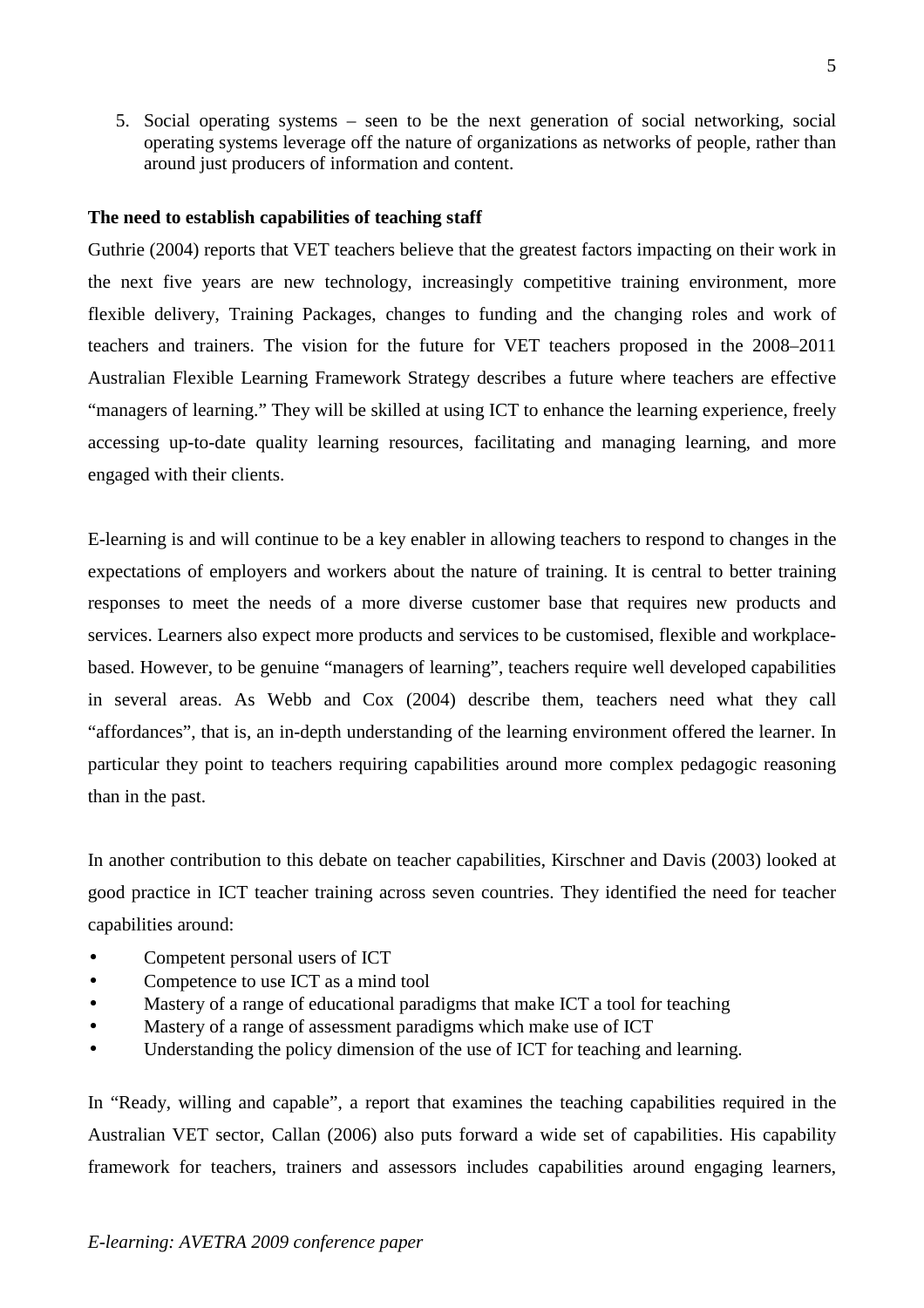learner support, e-learning and other forms of learning, as well as capabilities around workplace learning and new forms of assessment. Together, these capabilities reveal that successful e-learning requires teachers and trainers with capabilities around being able to:

- Engage learners including being able to demonstrate an understanding of a range of learning theories and techniques that engage learners and maintain this engagement; adapting learning and teaching strategies to suit individual students, their learning styles, past experiences, abilities and current work contexts
- Use and manage ICT including being a competent personal user of ICT, with mastery of a range of educational paradigms that make use of ICT as a tool for teaching and assessment paradigms, with a good working knowledge of, for example, web/online options, videostreaming, chat lines, blogging, and SMS messaging
- Understand and apply flexible learning including knowledge and skills in specific forms of flexible delivery, including distance, blended, e-learning, online and work-based learning to provide a wider range of options for VET learners, and has confidence is being able to adapt existing learning resources to achieve more flexible learning strategies.

As well, as a result of the shift from instructor to e-learning facilitator, teachers and trainers across numerous industries report more isolation, a loss of face-to-face teaching skills and subject knowledge, reduced opportunities for student interaction, and what they feel is an erosion of their identity as role models for learners. Consequently, the development of effective training strategies needs to be informed by the instructors' perceptions about the role of e-learning; how the position of instructors as role models and sources of knowledge influences their perspectives around elearning effectiveness; and the need to provide more organisational support for instructors that define and value their role in e-learning.

## **Importance of creating a learning culture in businesses**

In a survey of the main drivers for learning organisations, corporate training leaders identified organisational culture as the top predictor (Bersin, 2008). Specifically, an organisation's learning culture is comprised of the set of practices that embed learning into business processes, behaviours and organisational systems. Learning organisations show the ability to share and reuse content; to blend learning with other forms of training; expertise in collaborative learning strategies and programs; being able to create and enforce content development standards; and the ability to build high-impact learning and learning on demand. To illustrate further with an Australian example, an investigation of training in the Australian Army found that organisational culture was a key factor in influencing effective e-learning (Newton & Ellis, 2007). The army instructors reported that the primary capabilities required were around being able to balance and negotiate the priorities of the army's hierarchical organisational culture, the features of the learning environment, their understanding of learners' needs, and their personal beliefs about teaching and learning.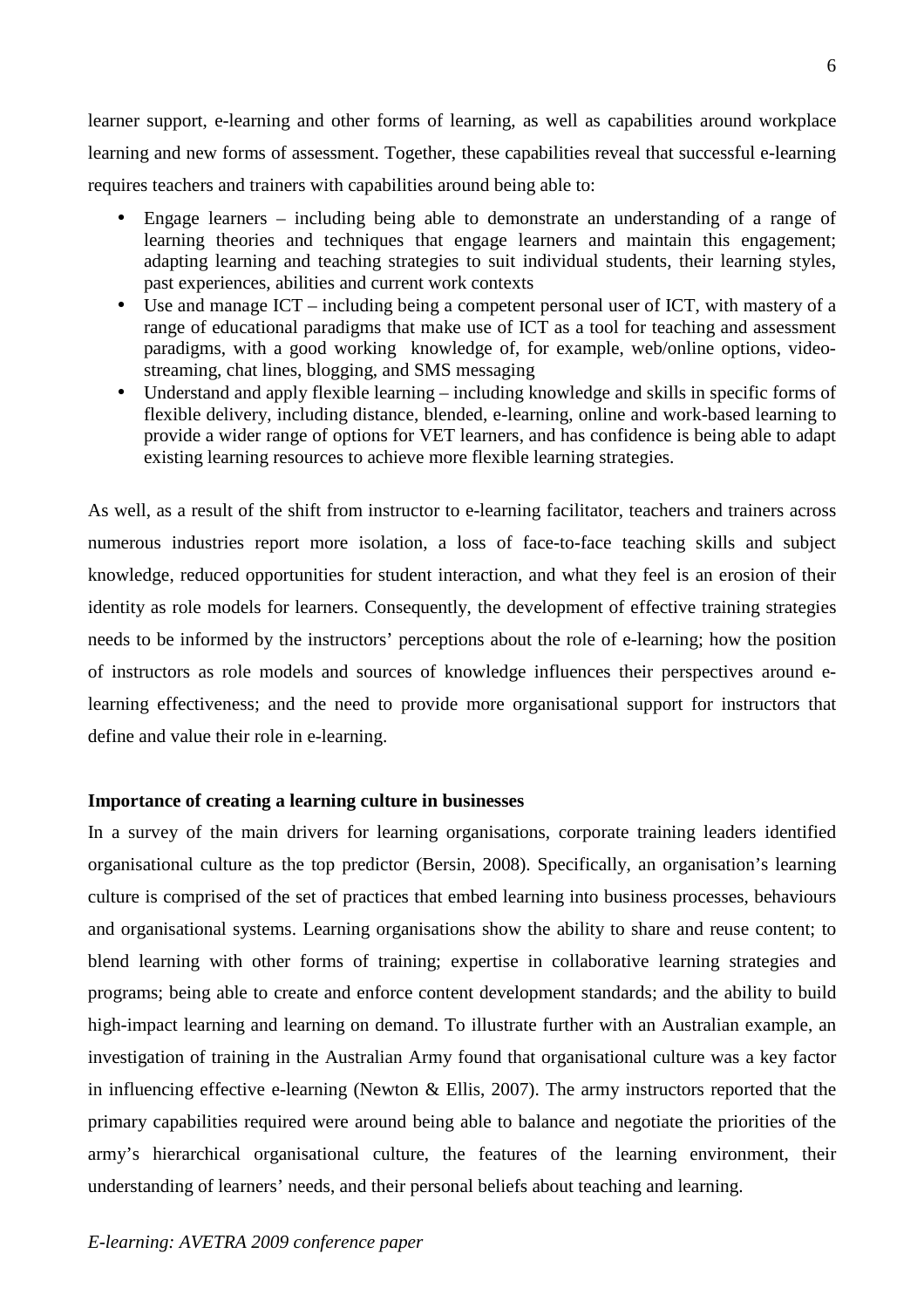The success of e-learning is highly dependent on the openness of the business to how it organises work, the training associated with this work, and the learning culture to support this. If the organisational culture provides barriers to learning, and reduces opportunities for learners to share knowledge, not even the best e-learning environment makes a difference (Senge, 1990; Fuller & Unwin, 2003). Businesses with an "expansive learning culture" provide opportunities for training, reflection practice, and discussion with others in their multiple communities of practice inside and outside the workplace. However, what are labeled as "restrictive workplaces" will deny such opportunities to support the outcomes of any e-learning activity, irrespective of how advanced these workplace are in their use of technology and systems.

# **E-learning builds the quality of the training process**

What constitutes 'quality' in the e-learning process is still open to debate. For example, Zheng and Smaldino (2003) argue that the robust application of a process of instructional systems design is one indicator of a quality course. Alternatively, Kidney and colleagues (2007) propose a matrix of quality attributes that apply across the different e-learning stakeholder groups of learners, teachers, and administration.

In terms of quality and impact, the OECD (2005) identifies both positive and negative pedagogic impacts arising from e-learning. Positive impacts around quality e-learning include:

- greater flexibility of access to materials and other resources
- the enhancement of face-to-face sessions
- improvements to teacher and student communication (e.g. by reducing cultural and personal student shyness, there are quicker responses to student queries; enhanced peer learning)
- improved retention and attainment
- greater employer interest
- higher student satisfaction
- improved quality assurance arising from the greater specification of e-learning course materials and activities.

Negative impacts include inconsistent terminology in courses; teachers being advantaged and students being less advantaged in access to technology; interfaces that are not user friendly; system unreliability; the lack of integration between online and print materials; a loss of face-to-face contact; and inexperience in the use of new technologies.

In addition, some critics claim that the volume, complexity and interchangeability of terms make it difficult for businesses to make well-informed decisions about e-learning strategies. If we agree that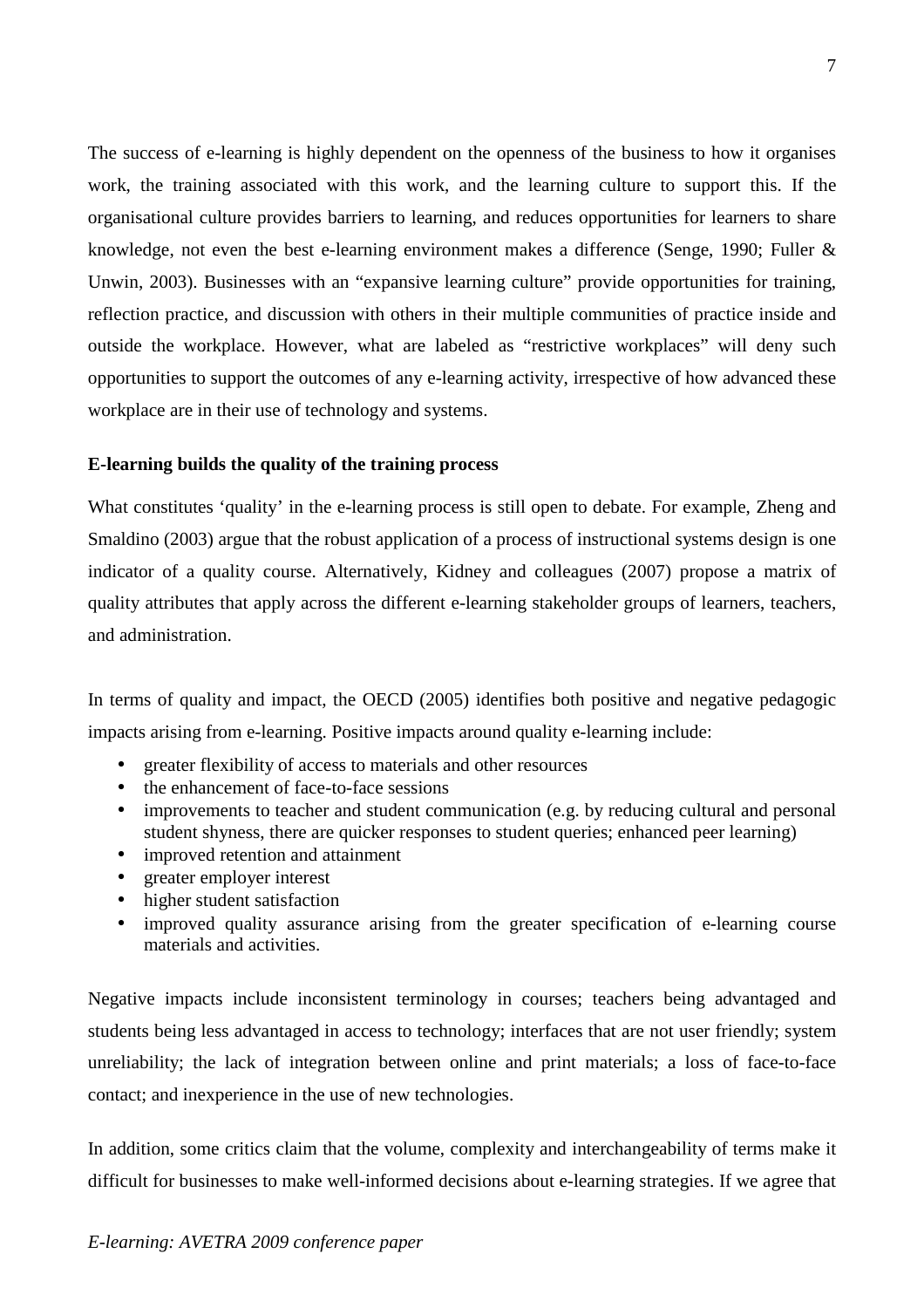a consistent and strong vision guides organisational learning (Senge, 1990), any big picture thinking is very difficult when decision makers in organisations cannot see the forest for its terminology trees. Some businesses report being bogged down by their advisers in technological issues (the how) to the point that the larger purpose of an e-learning strategy (the why) is lost by business.

However, a related development is the emergence of value adding activities to assist businesses to achieve quality in their e-learning activities. Value-added services that can be provided by training organisations, and are predicted to increase over time, include customised forms of training needs assessment and skill-gap analysis, support for curriculum design and development, pre- and posttraining mentoring and support, the provision of reporting and tracking tools, hosting and management of internet or intranet-based learning systems, and the provision of advisory services around e-learning.

#### **The learner perspective**

The 2008 e-learning benchmarking survey shows that e-learning continues to have a significant impact on how students choose to engage with e-learning to enhance their vocational skills and employment prospects (I & J Management Services, 2008). Access to e-learning is a major factor for students looking to undertake a significant part of their training online. The flexibility offered through e-learning is particularly important to those students wanting to upgrade their skills, to continue to work or students seeking to re-enter the workforce.

As Edwards (2005) reminds us, there is learning around "within-person changes" that modify the way an individual interprets and acts in his or her world. Of the 1,500 student respondents to the 2008 e-learning benchmarking survey, 62 percent reported that the e-learning in their course had increased their confidence in using computers and new technology (I & J Management Services, 2008). It had also enhanced their general skills base for using technology at work and at home. Also they had positive expectations about the impact of e-learning on their current and future employment outcomes. For example, approximately 65 percent consider that e-learning in their course will help them to get a better job, a promotion or more responsibility in their current job.

In this same survey, the key benefits students identify with e-learning include flexibility, choice, and the capacity to balance home, life and work commitments, especially for more remote learners (I & J Management Services, 2008). In particular, students value flexibility about when and where they undertake their learning, while also recognising that a lack of motivation and poor study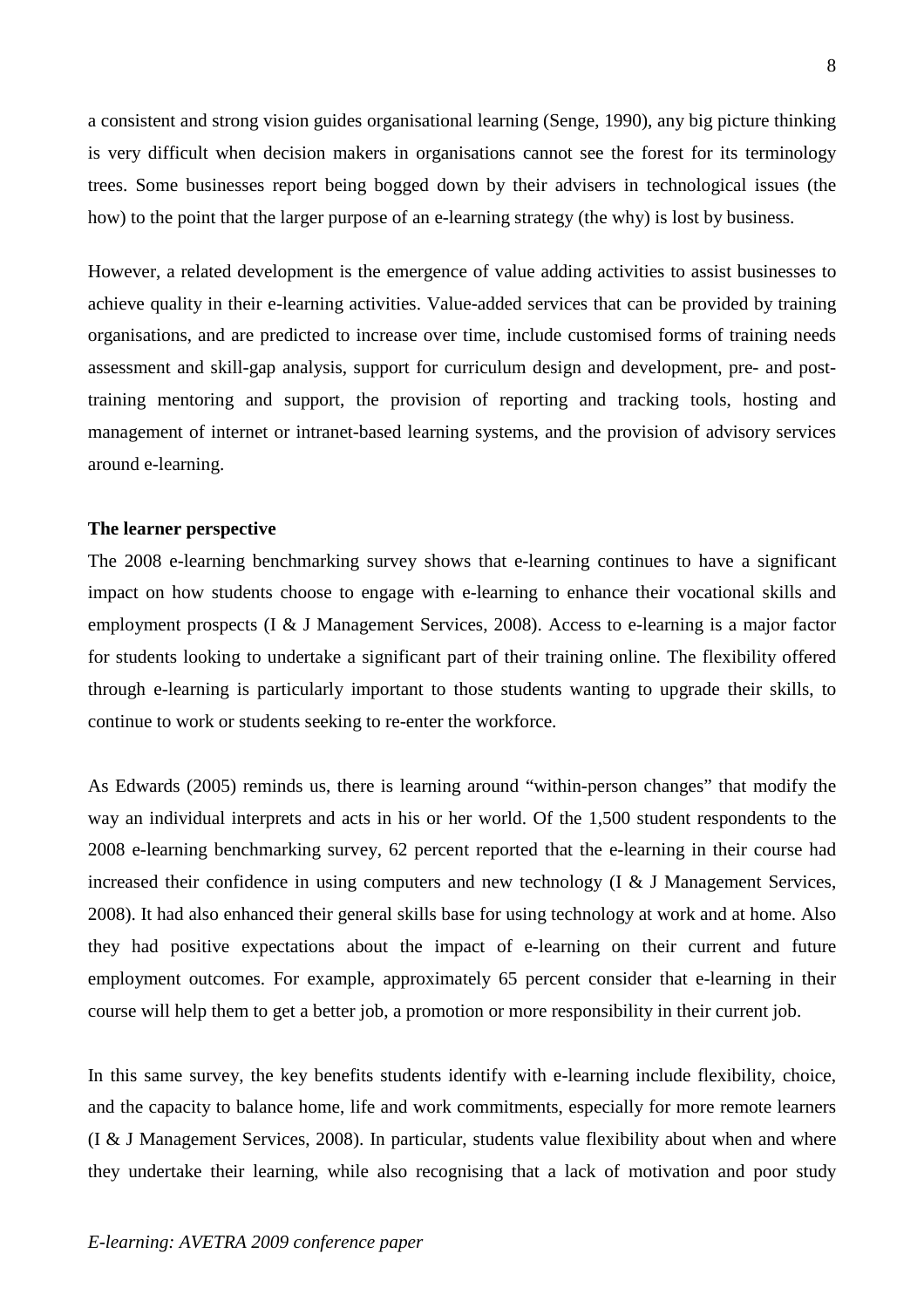discipline could inhibit successful learning. As a further testament to their overall satisfaction with e-learning, 70% of VET students surveyed would recommend e-learning to their friends or work colleagues, while 28% would strongly recommend e-learning.

We can add to this picture the findings from the non-VET research literature. Specific forms of ICT use can have a positive effect on student learning. For example, there is evidence that blogs support reflective learning, wikis encourage student collaboration, and the increasing use of pod castings is seen to reflect the position that they can aid student learning (Kim & Bonk, 2006). In other work, students have reported upon the attributes of quality e-learning. They mention easy accessibility, good usability, and having accurate and thorough instructions. They prefer intuitive navigations, well-integrated tools and correctly working links, materials and media (Kidney et al., 2007).

However, there are negative consequences of an e-learning environment for some students. These reported consequences include:

- a reduction in opportunities to develop oral presentation skills (Kanuka & Rourke, 2008)
- difficulties in working with other students on collaborative tasks (Gibbs & Gosper, 2006; Leijen et al., 2008)
- the inability of the virtual learning environment to provide students with opportunities to deliver their end products, such as solo performances and to display their work (Leijen et al., 2008)
- being de-motivated when frustrated by the navigational difficulties of different software, by the need for different passwords, and problems in downloading material (Gibbs & Gosper (2006).

# **Teacher perspective**

The 2008 E-learning Benchmarking Project (I & J Management Services, 2008) also reports a widespread use of e-learning practices among VET teachers and trainers. In the main, this group holds positive attitudes to the use of e-learning. The majority of teachers and trainers report being supported in their use of e-learning in terms of their access to computers, the internet, e-learning resources and professional development. Specifically, 62% of VET teachers and trainers report that the use of e-learning has improved their teaching practices. In particular, e-learning practices enabled them to:

- Facilitate a more personalised approach to student learning
- Encourage a greater interaction between students
- Improve learning outcomes for students
- Make learning more interesting for students.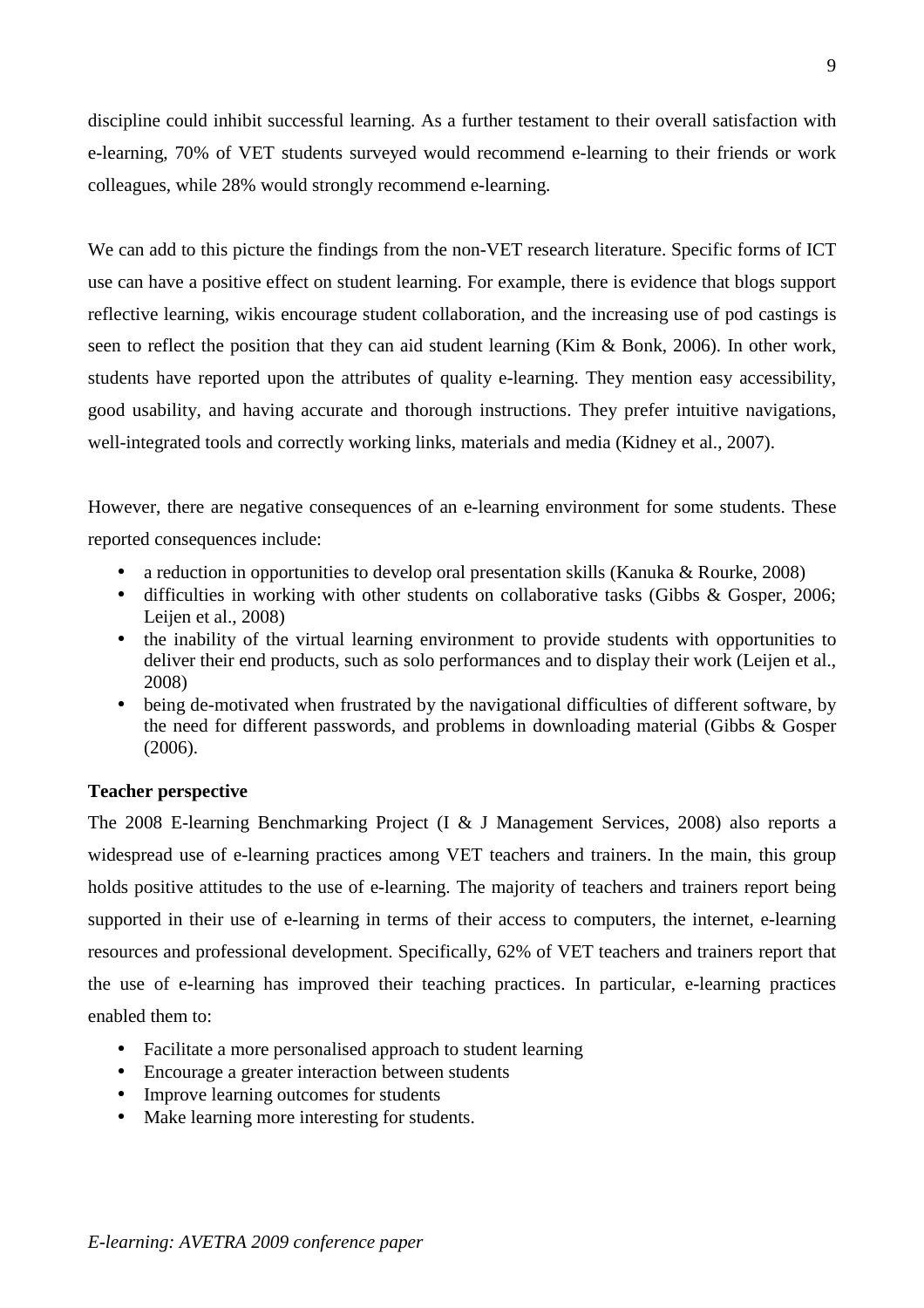From a delivery perspective, e-learning covers a continuum ranging from using technology in a classroom with a teacher being present, to learning in a virtual classroom where there is no face-toface contact between student and teacher. Creating learning experiences for students along this continuum involves using technologies of various kinds and in various ways. There are also important decisions for teachers to make. The teaching strategies required in a classroom where students are working with technology is different in kind from the monitoring and behind the scenes support required of a teacher when students are independently carrying out a task at a distance, over a period of time, on a discussion board or in a chat room (Gibbs & Gosper, 2006).

The non-VET research shows the importance of teaching staff being committed to the development of e-learning resources. Particularly where faculty work with a team of experts, the use of elearning technology increases the quality and cost-effectiveness of course design (Kanuka & Rourke, 2008). Also how instructors choose and use technology plays a vital role in the development and expansion of e-learning (Cox et al., 2003; Kim & Bonk, 2006). The attributes of quality in e-learning that teachers seek include:

- easy to teach
- intuitive course management
- customisable
- consistent with information they deem important
- quick preparation for semester after semester
- easy to update and add new information (Kidney et al., 2007).

However, teachers identify a number of concerns around e-learning. The key issue with e-learning over face-to-face teaching is the increase in the time required to complete previously straightforward tasks. Specifically, teachers report increased time pressures placed on planning and preparation; on learning and administering new programs; on converting and uploading course data; and in responding to large numbers of written communications from students (Foreman, 2001; White & Myers, 2001). As well, teachers find that the operational complexity of e-learning management systems demand more effort than is required of a conventional teacher for activities such as accessing grades or exchanging files.

In summary, the introduction of e-learning is encouraging teachers to re-think their roles as well as the roles played by their students to deliver quality instruction and training. The role of the teacher is shifting. Under e-learning, we have seen the emergence of the teacher coach and less so the teacher as instructor and knowledge teller (Steffens, 2008). Similarly, the role of students is being

# *E-learning: AVETRA 2009 conference paper*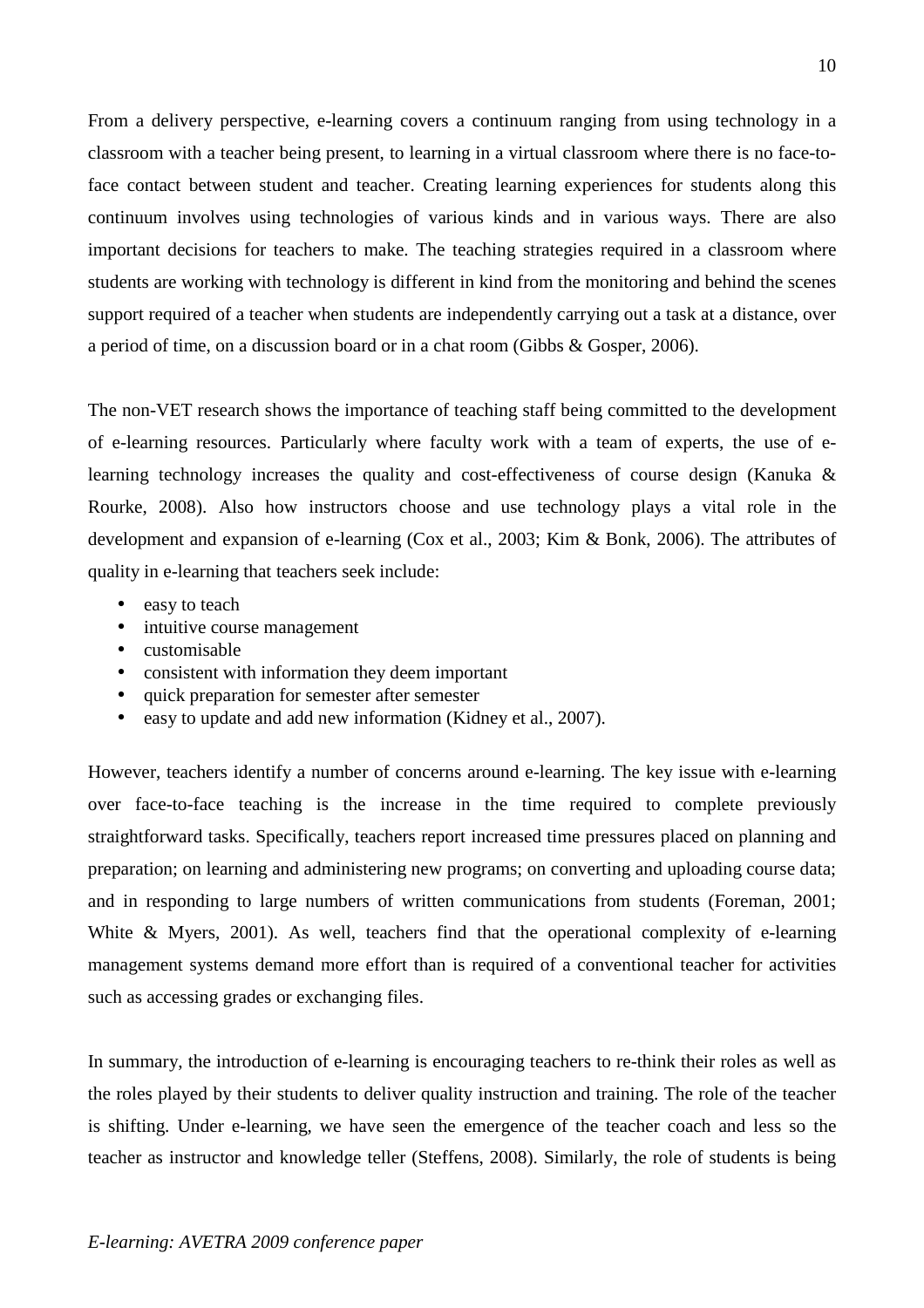transformed. This transition is from knowledge receptors into knowledge seekers and knowledge constructors. Looking further into the future, Gibbs and Gosper (2006) propose that with the next generation of learning technologies and learning management systems, there will be an even greater focus on the learning aspects of e-learning, rather than on its delivery. Specifically, the learner will grow in status as a co-contributor to learning, and not merely as an acquirer of knowledge.

# **Adding value to the training of business**

The vision for the future for business and industry proposed in the 2008–2011 Australian Flexible Learning Framework Strategy involves businesses investing in workforce development and recognising that flexible learning can fit around other business priorities. Measures of how elearning adds value to training for business tend to focus around indicators that relate to the uptake, use and impact of e-learning.

Discussion of these indicators and practices is provided, for example, in the 2008-2011 Australian Flexible Learning Framework Strategy, in the bi-annual employer survey process proposed for the 2009 E-learning Benchmarking Survey, and through the report on national e-learning indicators (I & J Management Services, 2005).Specifically, the indicators often seek to measure:

- The percentage of businesses offering e-learning opportunities to employees
- E-learning as a percentage of all structured training provided by employers
- The number of industries investing in e-learning for long-term workforce development.

Overall, there is growing evidence that innovations around e-learning are effective for industry stakeholders. This evidence includes the:

- Uptake of e-learning around vocational education and training
- Growing sophistication around the use of technologies to delivery and to support workplace learning
- Increased provision of e-business services by training providers (I & J Management Services, 2008).

However, a continuing concern is the difficulty around gathering empirical evidence that demonstrates the impact of the new technologies on learning outcomes (Steffens, 2008). A number of factors make it difficult to show any cause and effect relationship. These factors include the complexity of different learning environments, as well as the variability in attitudes, motivation, beliefs, knowledge and the skills of individual learners.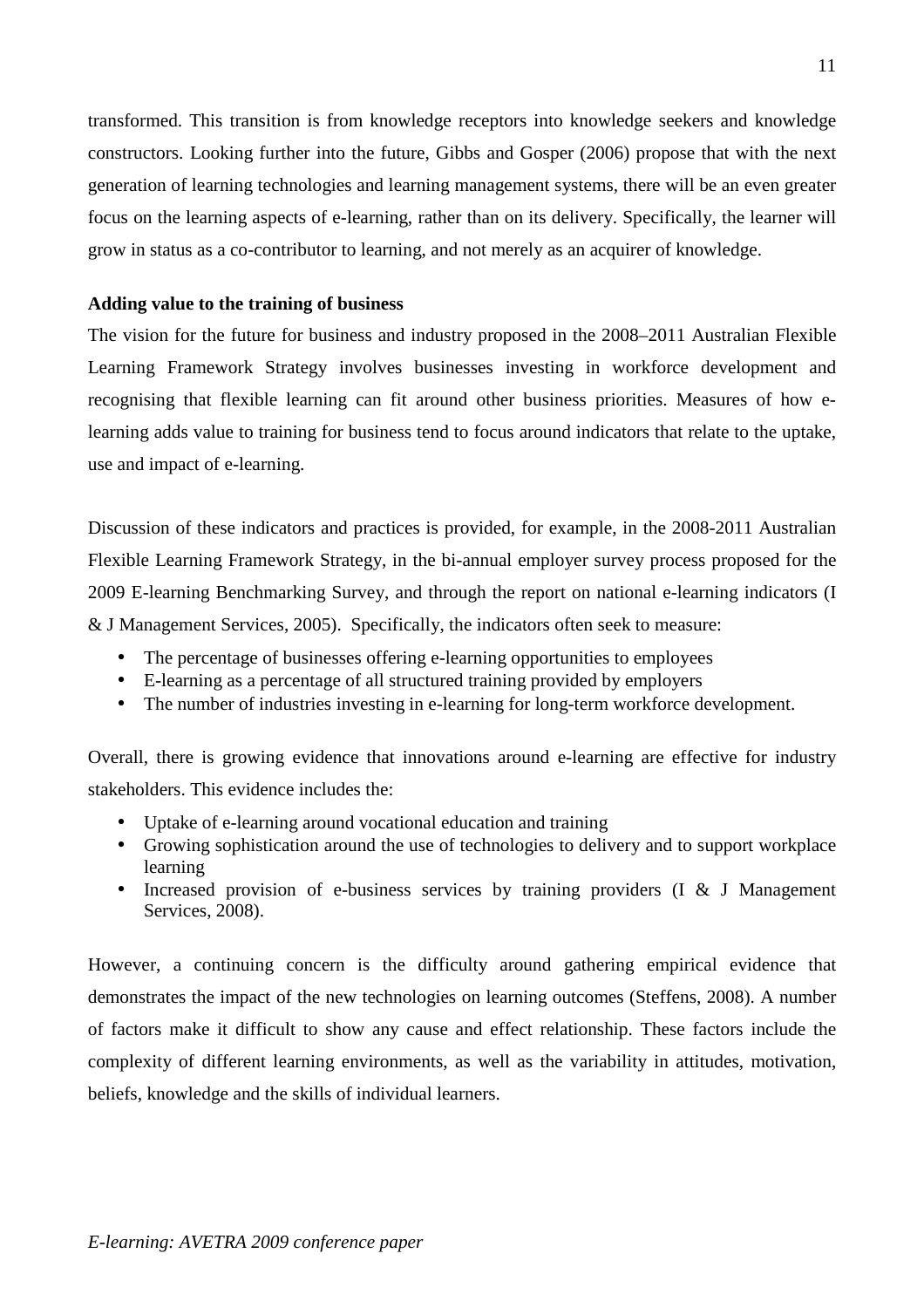However, a major difference between e-learning and other forms of training is that e-learning can be tracked. A business can track and know everything that the learner does, unlike classroom training. A business can monitor and measure employee training activity to determine cost-savings, the return on investment and other efficiencies. The opportunity is there to measure the impact of the e-learning investment. From this perspective, e-learning is being promoted as a business performance improvement tool rather than a training tool.

Numerous case studies report that e-learning is proving cost-effective for business and industry. Cost benefits include reduced travel and staff replacement costs, and reduced time required to organise and release staff for training. For example, in a case study of Energy Australia, an elearning demonstration is reported to have saved the organisation more than \$100,000 per year in staff training costs. E-learning reduced the frequency that workers had to attend the training centre, and reduced significantly the time taken for course delivery (Emeleus, 2008).

Similarly, Rod Peadon, Learning and Development Consultant, NSW North Coast Area Health Service, reports that an e-learning demonstration designed to educate staff about violence in the workplace was invaluable. The demonstration provided just-in-time training. Health industry staff were not required to be released for extended periods of time, and they did not need to employ additional staff to replace those attending the training (Peadon, 2008).

A Safe Food Handling e-learning demonstration project, funded by Australian Flexible Learning Framework in 2006, also shows how e-learning can be an effective platform for delivering training to food handlers. Training was more affordable for small business operators, and not only helped to improve the understanding of food safety concepts, but also improved the relationship between food handlers and Environmental Health Officers (Lang & Macpherson, 2008).

Richard Matheson, Executive Director of Australian Stainless Steel Development Association (ASSDA) (http://www.assda.asn.au) describes the application of e-learning resources to meet the training needs for skilled welders in the stainless steel industry. E-learning provides a rich resource that is promoting practical skills, while reducing training time when compared to face-to-face learning. Issues around literacy and numeracy are being managed through smart e-learning design. They are using e-learning to allow the learner to see the process and the required outcomes through the eyes of the trainer. The weld pool, for instance, can be animated to show the trainee how to

#### *E-learning: AVETRA 2009 conference paper*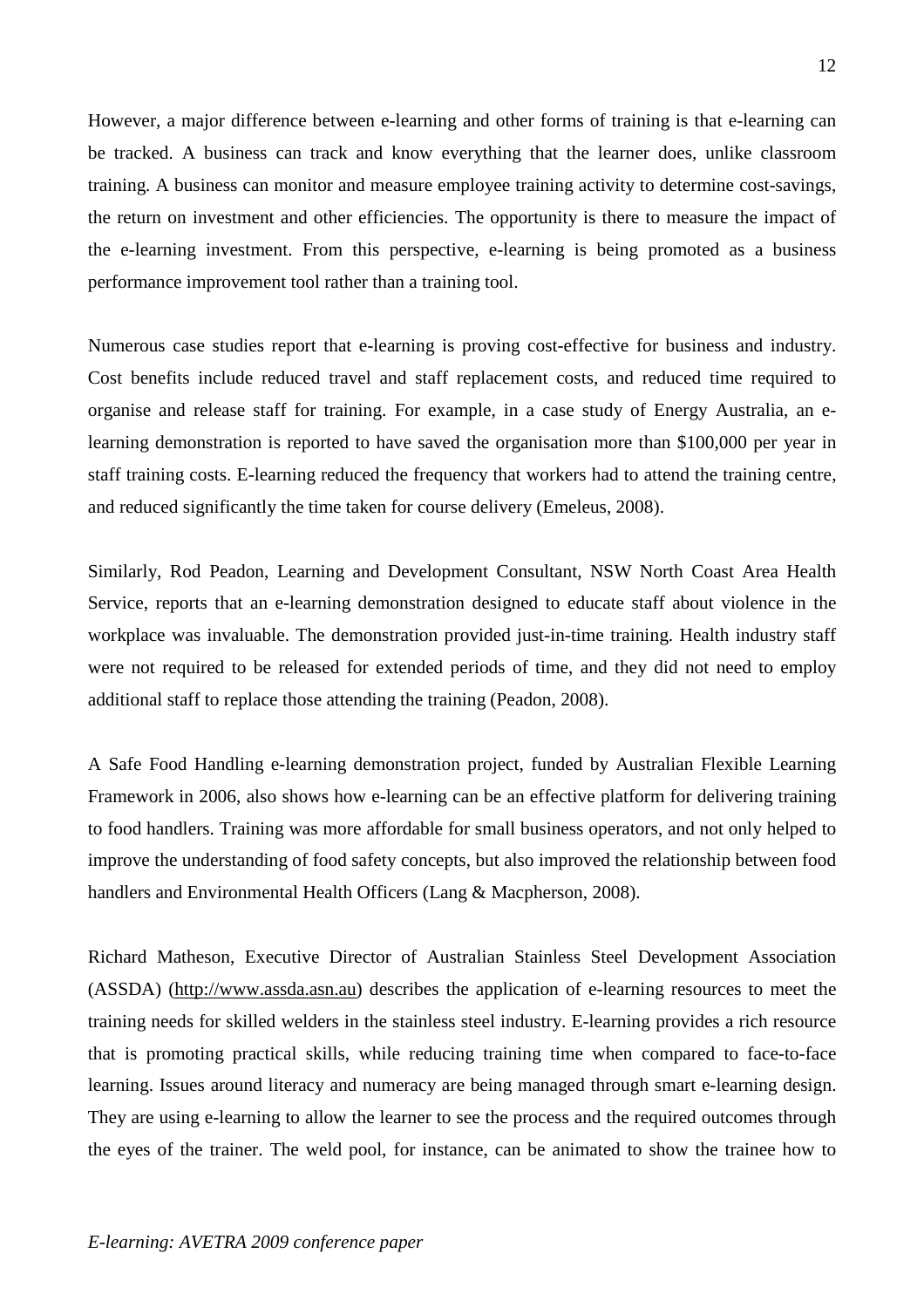make the weld. Reports from industry partners indicate that the e-learning module reduces face-toface training by about one working day.

Finally, a case study of Australian food and meat processing businesses reveals that having skilled employees is essential for the capacity of such enterprises to stay customer-focused, innovative and financially viable (Mitchell, 2004). E-learning is viewed as a new method for providing timely, cost effective and efficient training. However, there are many challenges around implementation. These include collaboration between all stakeholders and advanced skills on the part of the training organisations especially around a collaborative approach to planning the implementation of flexible e-learning. Once introduced, also there needs to be mechanisms for monitoring the impact of these new learning strategies, determining what training needs are best met by e-learning, face to face or other methods, and a commitment to the longer-term to allow the training program to meet learner, enterprise and provider expectations.

#### **Enablers and barriers to e-learning**

There are trade offs around any form of learning (Sims, 2008). E-learning can emancipate learners from the tradition of a teacher-centered environment. The concept of the "nomadic learner" highlights the ability to learn in any location, at any time, and with anyone. There is more opportunity for learning that is collaborative, contextual, and connected. On the other hand, the onus of responsibility for learning falls more on the learner. This independent and nomadic learner therefore needs to develop the appropriate capabilities to work with a more complex network of people and technologies.

In the same way that the learner is empowered, it is argued that the teacher as a figure of knowledge and control is disempowered in these more connected environments. Like the learner, the teacher needs to develop new skill sets that allow them to participate in this connected environment, especially through acknowledging how their knowledge and experience are a critical part of student learning.

Newton and Ellis (2007) in their example of e-learning in Australian army demonstrate these challenges. For instructors, e-learning was a change in their role. They felt more isolated from the learning process in self-paced e-learning classrooms than in the face-to-face classroom. They had concerns about being seen more as technical experts than as instructors; that their teaching skills would diminish; and they needed more organisational support around the value of their new role. In

## *E-learning: AVETRA 2009 conference paper*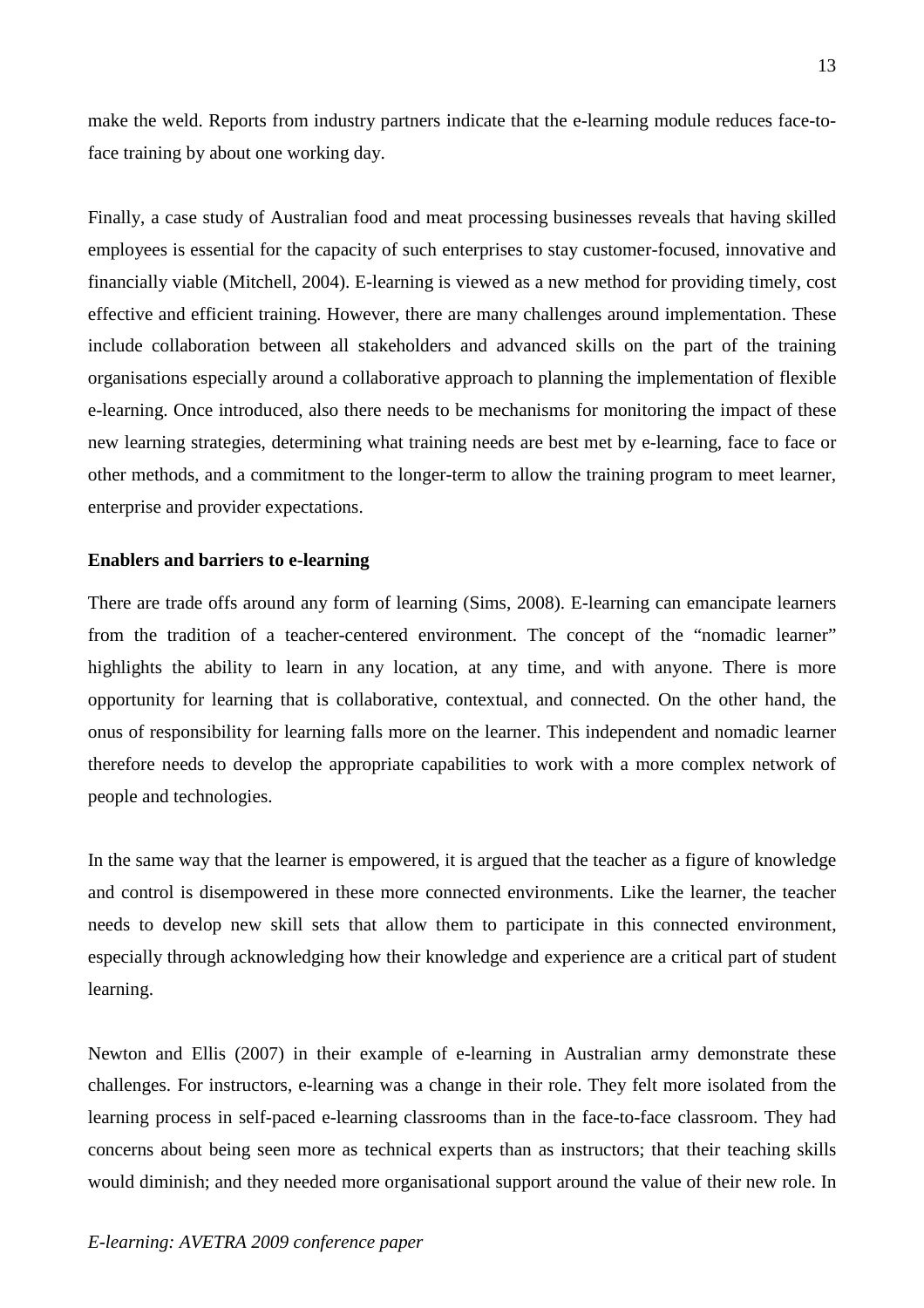response, this support was provided around a mentoring system where instructors shared experiences with the new instructors; an induction program that focussed on how to use e-learning to improve training outcomes; more opportunities for instructor-initiated interaction with e-learning that allowed instructors to check if students understood; and fundamentally through the acceptance of a blended e-learning approach.

A recent Australian study (Bofinger & Whateley, 2002) indicates that learners who use online learning can report negative learning experiences. Learning experiences were labelled as confusing, difficult and unpleasant. These online courses were judged to be more time consuming when compared with on-campus learning. At the core of these problems, however, was a system that was low on flexibility, including requirements such as strictly paced reading schedules, and assignments and compulsory residential or weekend schools that did not account students' needs and lifestyles. Although there was e-learning, the approach failed because of its standardisation in the delivery of education, where every learner was viewed in the same way. There was little attempt to learn from the students it produced.

Foreman (2001) argues that teachers 'will not trade mules for tractors' until learning management systems are as easier to operate, and as easy to use, as the traditional face-to-face classroom teaching. In a similar vein, instructors and students often underestimate the time required for elearning. There is the time involved in writing rather than speaking ones thoughts, dealing with the number of student communications, and the time required to learn the program or new technologies (see White & Myers, 2001; Park & Wentling, 2007).

Many reports confirm that time is one of the major impediments to e-learning retention and the carry-over of the learning to the workplace. Learners have competing demands around work, employment, family, and other responsibilities. If the e-learning system cannot be used easily and efficiently, learners have to spend too much time locating information, becoming annoyed and frustrated. They do not complete the required training, and their businesses do not get their return on the training investment. One answer to these challenges around time and usability is the need for designers of the training to allow users to interact effectively, clearly, and in a timely way with the system.

Finally, the Mack Consulting Group (2007) investigated the enablers and barriers to industry uptake of e-learning in small business. They found that on-the-job informal training is predominant in the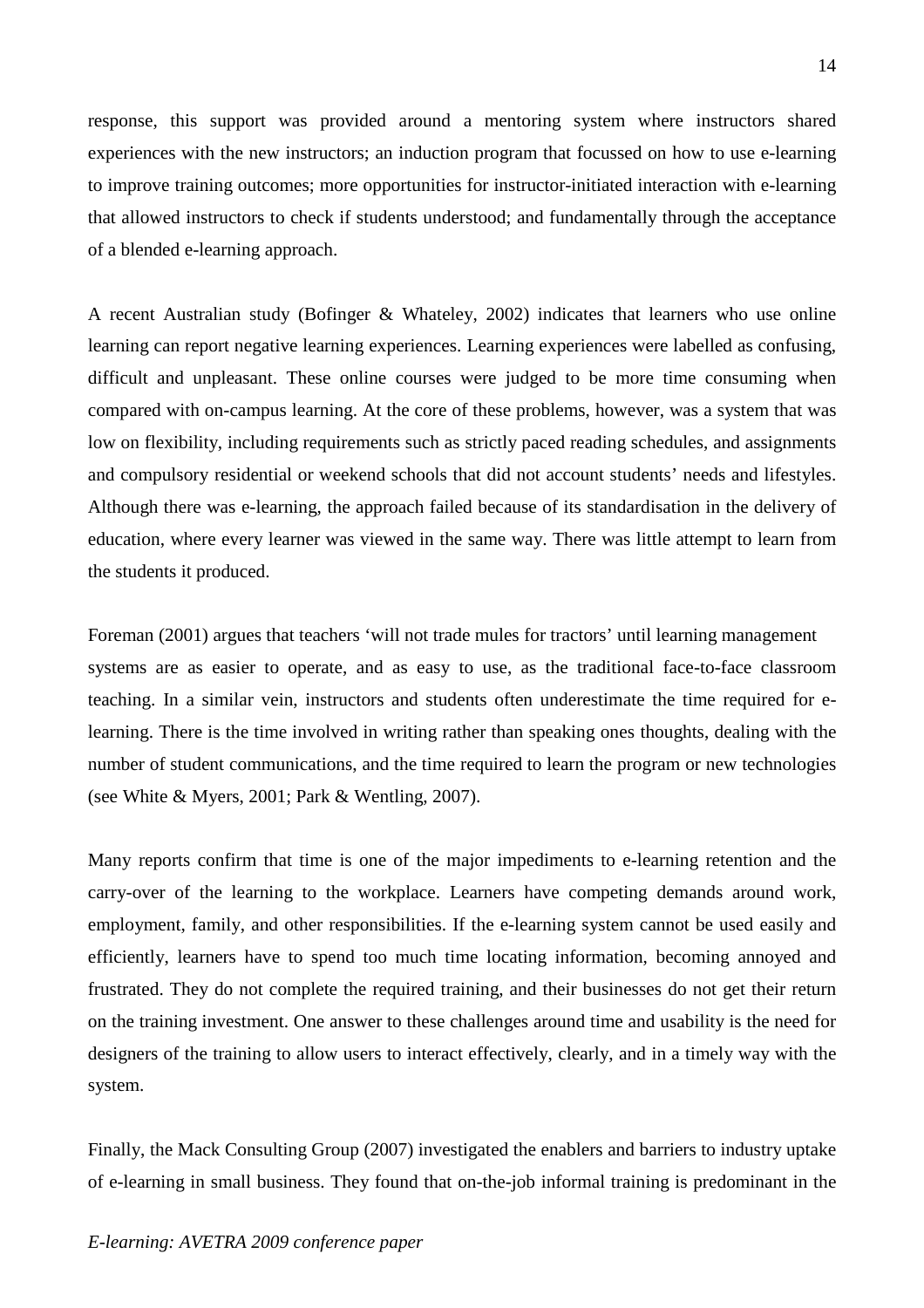small business sector. Convenience, flexibility and accessibility are key factors driving the use of elearning by small business. However, the key factors discouraging the uptake of e-learning by small business include the time, cost, concerns about effectiveness, and a perceived lack of relevance to their business. In addition, many small businesses are unaware of suitable e-learning tools or have not considered e-learning as viable training option.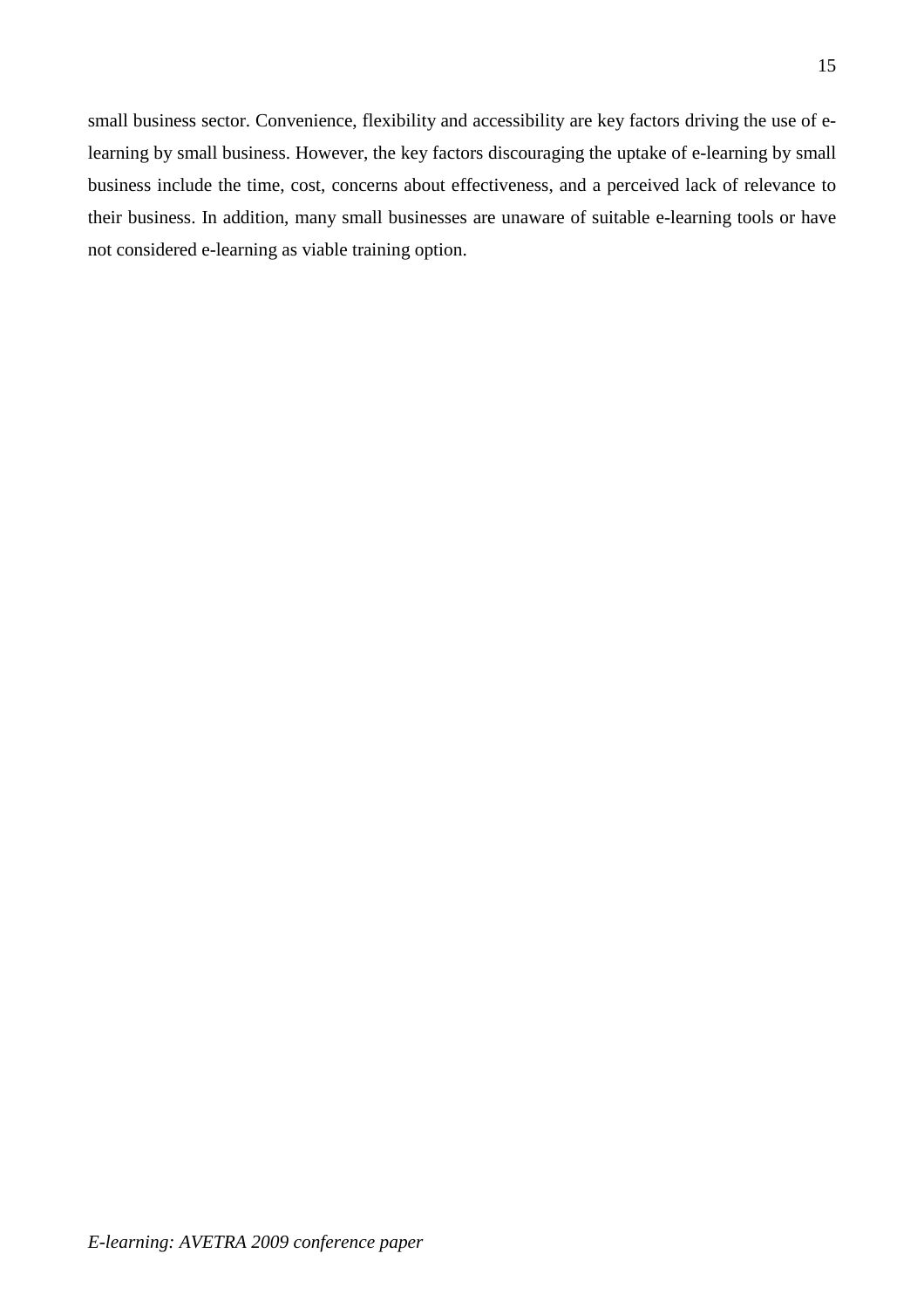#### **Findings and discussion based on the interviews**

# **E-learning use to gain more responsive approaches to training in skills shortages areas**

#### *Skills shortages of bakery apprentices*

The bakery and pastry industry is a very good example of an industry where its employees have difficulties accessing traditional methods of training using block release. The vast majority of employers are small to medium sized enterprises. Many of the employees are casual, working hours are highly variable, businesses are located in small towns and regional locations, and travel costs can be high. Again, small businesses find their productivity markedly affected by the absence of staff at training.

However, the Hunter Institute in NSW has moved to providing training for students beyond the traditional forms of block release to more flexible options across its various campuses. This Institute has made considerable progress around new forms of more blended delivery. One champion of this initiative, Gary Sewell and his team continue to grow his well-known e-learning program to train bakers for a number of top baking franchises across the country including Bakers Delight and Tip Top. His most recent project is around fast tracking the Certificate III course into one year. The partnership with Bakers Delight has also lead to other training including a course for their national sales staff working. Following the apprenticeship model, this training is delivered in the workplace using tools such as chat, photostory, email, SMS and traditional self paced packages.

In summary, the Hunter case highlights the benefits of designing learning around using the technology that learners use everyday, and they are most comfortable with. The Bakers Delight and Hunter Institute partnership shows the value of using pilot training programs up front, and in allowing apprentices access to materials they can manage at their own pace. It also illustrates the virtues of using a mix of tools. These include movies, video games, photostories, blogs for use with assessments and text to explain the processes behind bread making, accessed through computers, laptops, personal digital assistant (PDA) or mobile phones. Evidence of workplace activities and learning is recorded using mobile phone or PDAs before being posted onto blogs. In addition, this design includes the strong use of regular forums and chat room sessions with teachers and students to back up the learning.

*Skills shortages in the building and construction trades*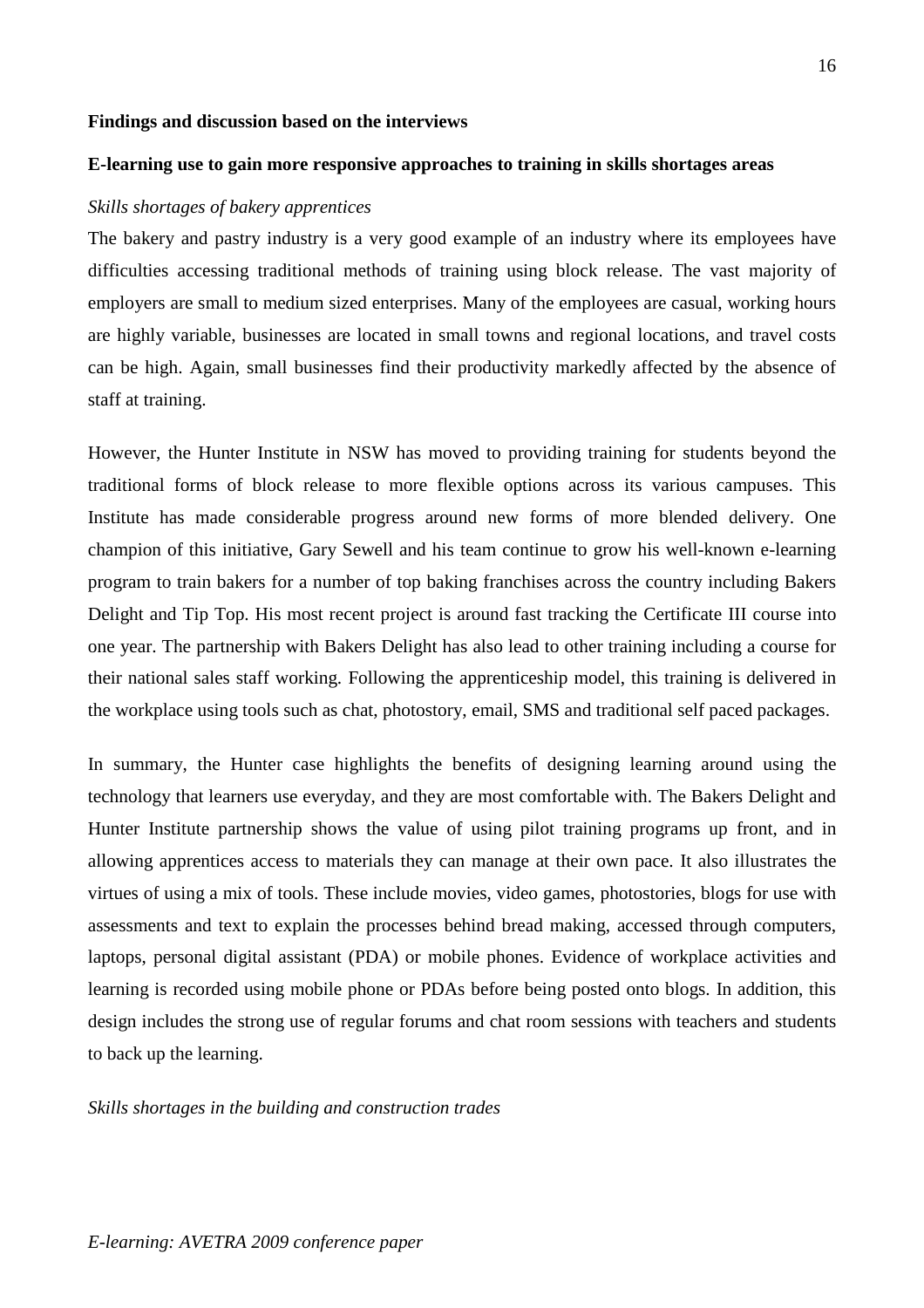A number of training providers in Queensland, Western Australia, Victoria and South Australia are tackling how to deliver more flexible training to the building and construction trades. The Blue Dog Training company in Queensland has designed apprenticeship training to integrate training into the workplace in a way that suits day to day operations. Blue Dog Training has developed generic learning and assessment methodologies that can be contextualized or customised to suit the individual's learning style, working environment and the needs of the employer. E learning tools allow more self-paced and self-directed learning, while each learner is assigned a course trainer who supports the practical and theoretical components of the course. As with the Transforming the Trades initiative in Western Australia and its use of the concept of work tasks concepts, at the core of this flexibility at Blue Dog is a new way of thinking about learning content. Blue Dog view the training process in terms of learning objects that are much smaller chunks of learning than units or modules. These interactive objects typically require from 10 to 30 minutes for the apprentice to work on line at their own pace. Each of these self-contained chunks of knowledge is stored in an online database that can be accessed anytime. The results are tracked and feedback is immediate. As a self-paced assessment model, it is up to the learner as to how long the assessment takes, but on average, the suggested time frame is completion within a six month period. The assessment process also incorporates RPL processes.

Western Australian providers are experimenting with ways to combine face to face delivery and elearning. Tim Oliver at Swan TAFE is using the opportunity and funding provided by the Transforming Trade Training initiative to incorporate into carpentry apprenticeships the greater use of digital storytelling. This tool has proved to motivate students, making their contributions more creative and engaging them more in the learning process.

At Chisholm Institute of TAFE in Victoria, teachers in the building and construction programs need to respond to increased student numbers around training in various skills shortages. Their focus is upon more innovative ways to combine workplace and off the job training and assessment so that learners are more engaged, and teachers are using their knowledge and skills in the best possible ways. For Rodger Carroll and his team at Chisholm Institute, a partnership with the University of Melbourne encouraged the examination of mobile technology for delivery and assessment. The software Lifeblog allows mobile phones to provide a mobile diary or a mobile blog. This development also opened up opportunities around the use of e-portfolios.

Turning to South Australia and its construction programs, significant developments have occurred relatively quickly at TAFESA in the use of Moodle with pre-vocational Certificate I training, as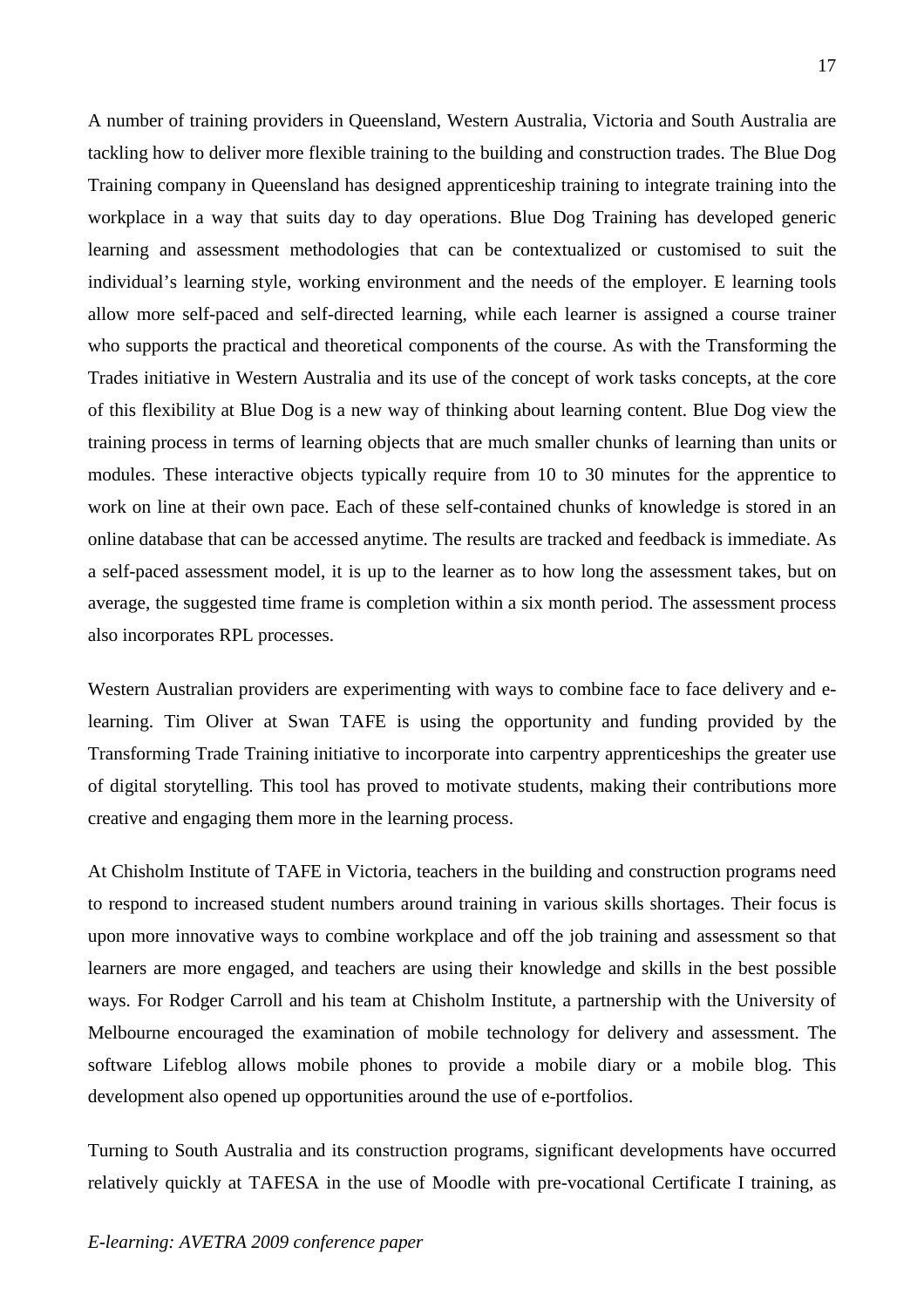well as with the Certificate III carpentry apprentices. Students in the carpentry trades are able to record and edit their own videos and podcasts, and use websites such as Youtube and Google Video to upload and share information with other students. Using flash drives provided to students, they are able to download material and add in movies and digital photographs from building sites or other locations. The view among teachers at TAFESA is that students have responded well to the opportunities provided by Moodle. There is increased access and participation, and students are adding in more information and are more able to keep a better record of what they are doing and learning.

### *Plumbing industry's response to skills shortages*

This industry is exploring and gathering evidence around innovative ways it might be able to transform its training. The industry is an exemplar in how to explore what is required, and what is available, as shown through two recent reports. One report is its 2008 review report *"Plumbing apprenticeships: Drivers and impediments".* This report shows a willingness to investigate within and outside Australia new ways to deliver training to plumbers in order to respond better to skills shortages and industry needs. The findings of a second 2008 report, *"National best practice for plumbing industry training"*, were also highlighted in this interview with Fred Baltesch. This review is again impressive. The industry is looking across Australia and New Zealand for best practices, as well as across industries for ideas that might be used in the plumbing industry.

#### **The use of RPL and e-portfolios**

Overall, the progress around RPL continues to be seen as slow by those interviewed. RPL practice currently is seen to have limited use of the new technologies. Many factors are cited behind the slow take-up of RPL generally. Systemic barriers exist to the implementation of RPL, while many argue for the need for more support for RPL assessment in training organisations. Assessments for RPL are seen to be burdensome, while the terminology is judged to be complex and cumbersome. In addition, the interviews revealed differences in RPL processes and systems across States. However, it is widely accepted that using smart tools can free up resources and speed up the process considerably.

There is evidence of significant professional development activity occurring in many States around RPL and the application of on-line assessment tools, including most notably efforts in 2007-8 in Western Australia, Queensland and Victoria. The greater uptake of RPL is linked in these States as a direct outcome of these increased efforts at professional development, especially among teachers.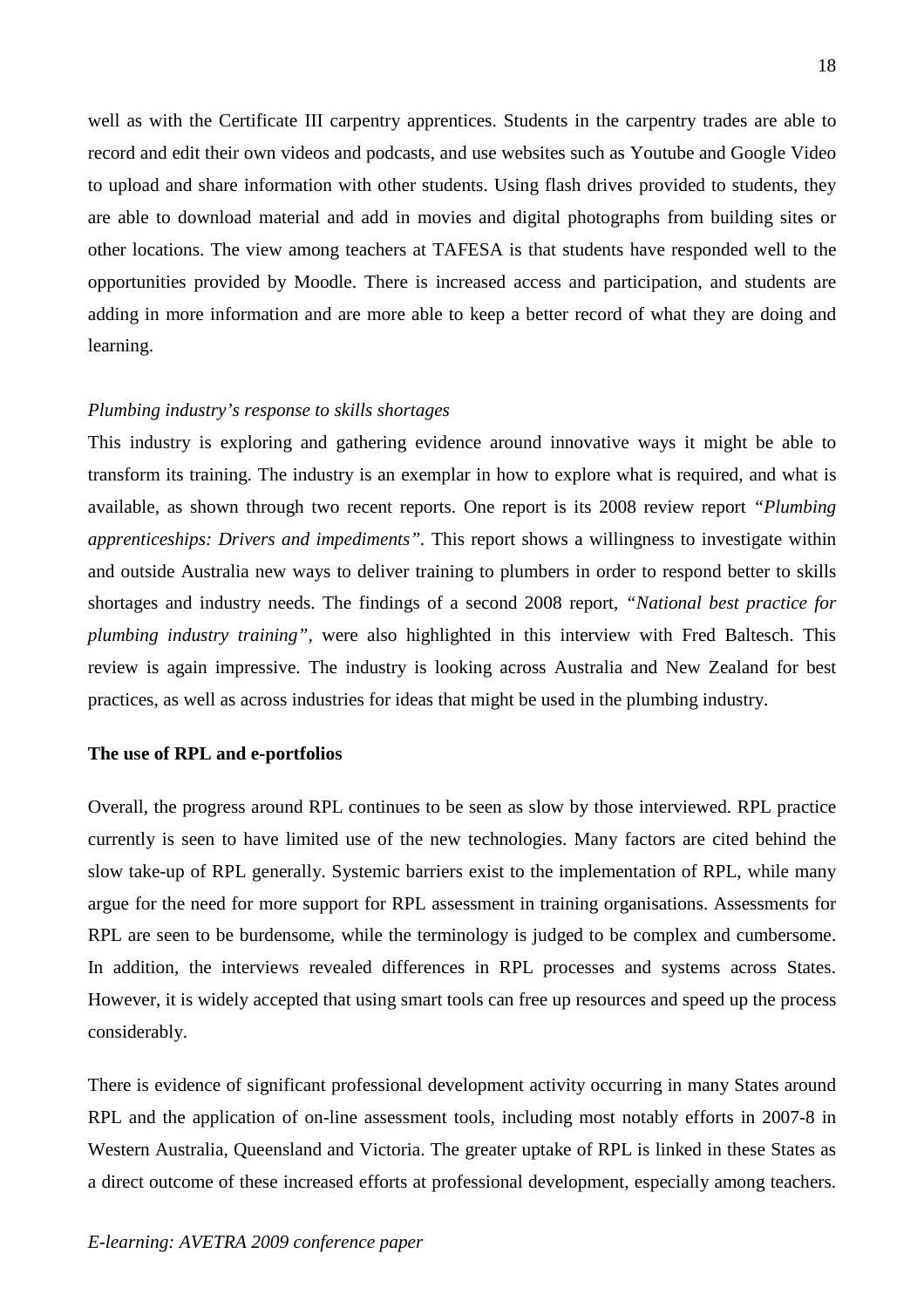Western Australia is changing its focus to assessing competencies in clusters rather than at the unit of competency level, and is searching for the most appropriate software package. The Fast Track RPL process in NSW and the RPL assessment through the Skills Stores in Victoria are supported by the Competency Navigator tool.

The application of RPL during the process of closing the Mitsubishi automotive plant in South Australia illustrates what is possible. During 2008, this involved the use of on-line assessment of competency, together with a competency conversation, to assist existing blue colour employees to identify qualifications that they could take to other jobs after the plant closure. The process was completed as a partnership between TAFESA and Workforce Blueprint. This collaboration involved the design of an appropriate model and process, RPL facilitation and professional development for the coaches and assessors provided through TAFESA. Positive lessons from this process are that on-line assessments can be very efficient, a competency conversation in particular can assist in highlighting "naturally occurring evidence in their workplace or in documentation", and the process proved to be highly respectful of the needs and past work experiences of employees.

The interviews revealed that e-portfolio adoption is growing, and there are some examples of eportfolio applications to support skills recognition. However, the overall view across the interviews is that organisations are still exploring when, where and how best to use e-portfolios. Many believe that the best opportunities are around students using the portfolios to assemble evidence using videos taken by mobiles, cameras or special glasses or other tools, as well as by emails, edocuments and other forms of evidence. Staff at GippsTAFE are doing some RPL interviews online, together with the use of the on-line Competency Navigator. Like others, they see the potential application for e-portfolios, but note difficulties around managing the considerable forms of other evidence that are not electronic. Also an RPL project at Chisholm Institute that includes the building and furniture teaching staff is trialling the use of an on-line unit that introduces new students to web CT and RPL.

## **How e-learning is adding value to training for businesses**

A wide range of benefits are cited by businesses, according to those interviewed in the current project. While it is always difficult to prove a direct relationship between training and returns on investment at an enterprise level, Callebaut chocolates report a 300% increase in their sales in the Hunter region, showing that the partnership with Hunter Institute has resulted in increased market awareness and sales. A frequent comment across interviews is that training organisations need to be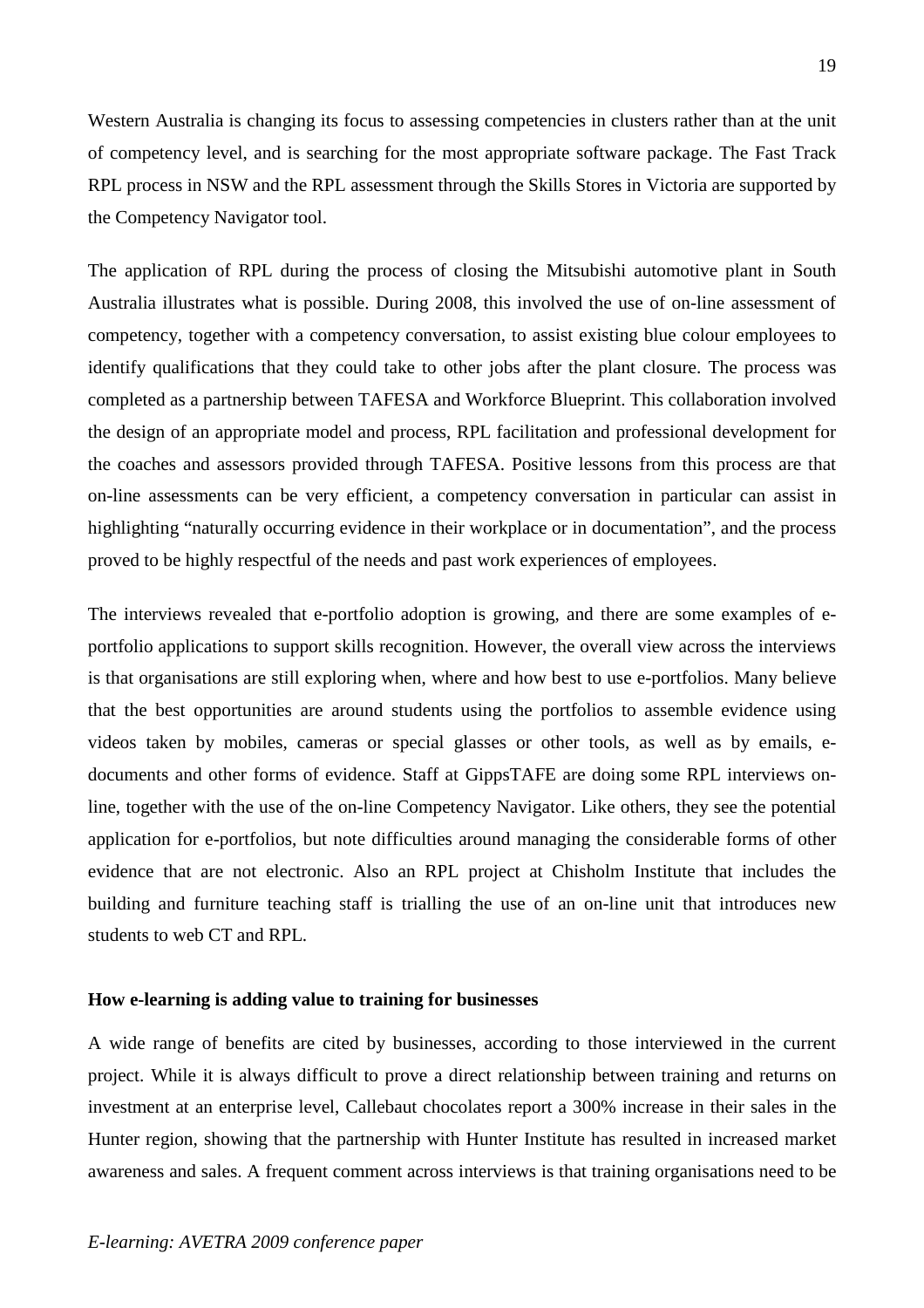better at promoting to businesses how training is an investment decision. Significantly, they need to work with businesses to show how the greater use e-learning can maximise their investment returns. As mentioned across the interviews, this story to business needs to be about more flexibility, increased levels of on the job training, more customisation of the training around their business needs and in cost savings through reduced travel and time away.

A common theme across the interviews is how more flexible training gives businesses in regional and more remote areas better access to training. Distance from services is one of the biggest disadvantages of living in the remote areas of Australia. Blue Dog Training for example reports that the increased access to broadband services is allowing their employers and apprentices the opportunity to experience alternative training delivery methods, especially among the small to medium businesses that are the mainstays of the construction industry. Traditional block release is still a difficulty for the smaller employer particularly as the apprentice can be absent at busy periods. Blue Dog Training also notes that there is a ripple effect in country communities when key members of sporting and social groups are missing. About 40 percent of all Blue Dog apprentices are living and working outside the S-E Queensland corner, and the on-line delivery provided by this firm is central to encouraging these smaller businesses to invest in training.

A related benefit cited by business is around saving time. For the numerous forms of business that use welding technology, the Australian Stainless Steel Development Association notes the considerable time savings around training hours. Access to e-learning is being promoted by the Association as an attractor for encouraging businesses to invest in more training. Many interviewees pointed to the time savings and enhanced flexibility to training for businesses through the on-line delivery of the theory components. At TAFE Tasmania, they are using the pre-employment stage at schools as an opportunity to attract students into trades, including into the skills shortage areas such as refrigeration. They are using e-learning for the delivery of the theory components, as well as for some of the formative assessment.

A major benefit mentioned very frequently by respondents is the standardisation of training across different sites. Industry is attracted by the use of standard sets of quality resources that are already AQTG certified to provide more consistent and customised attaining across multiple sites. Hunter Institute gets such feedback from its industry partners in its various projects in the bakery trades (e.g. Woolworths, Bakers Delight, Goodman Fielder, Fresh Start). A related benefit for industry is the use and frequent updating over time of their in-house materials.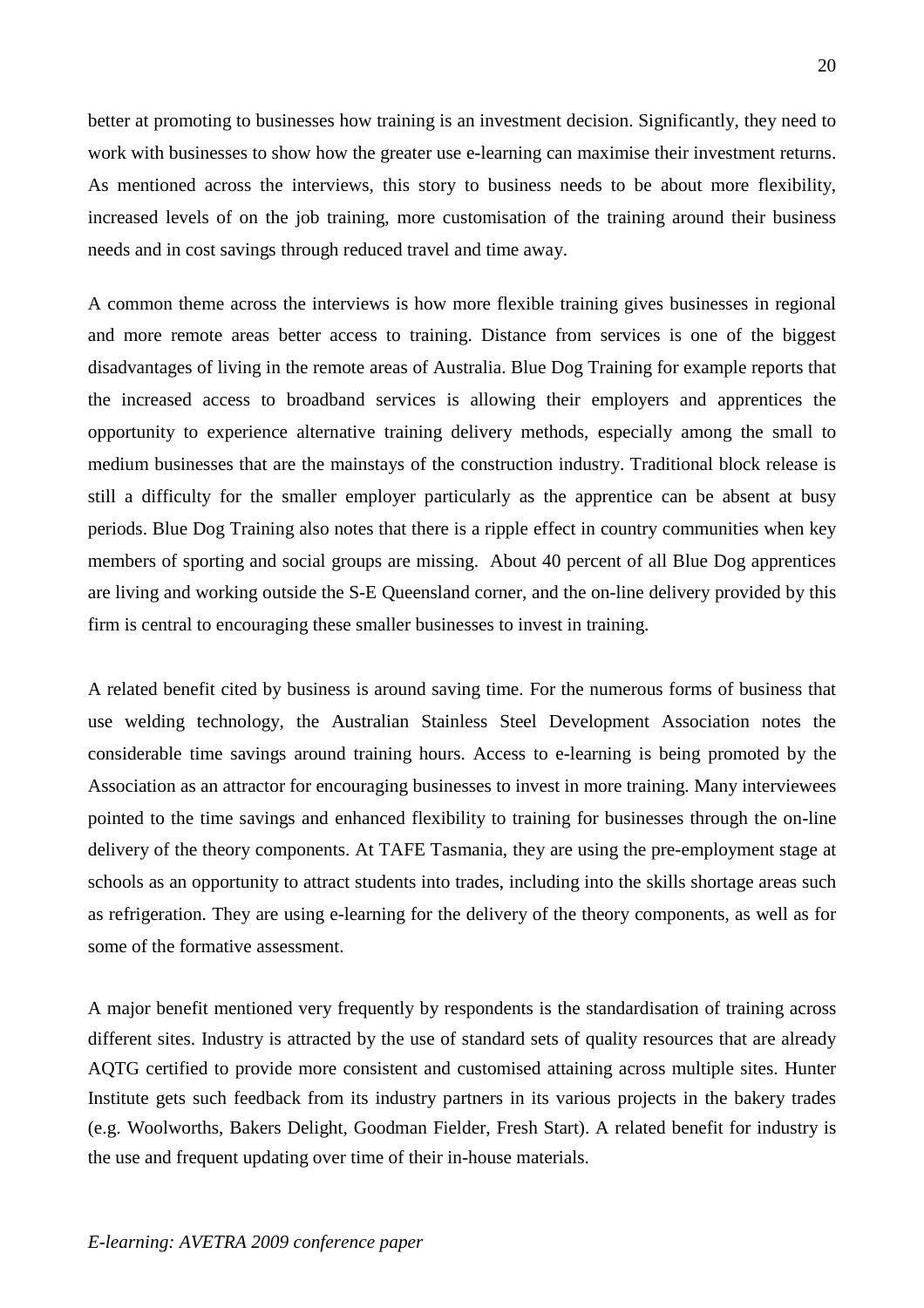#### **The enablers and barriers**

Many enablers are cited, some of which are attitudinal, while others are about access to expertise, tools and industries motivated to try new things. Interviewees believe that one of the major enablers is the mind set of the training organisation and of the teacher. The driving philosophy should be to "give it a go", being careful not to be too focused upon what the end product might be. As Glyn Milhench at TAFESA describes the process, they are not so much looking at the end product. Rather they are adding and adapting, seeing what they can use, and not limiting their searches around a well defined end product. They find materials like instructional videos that are relevant, and add them in where best to meet the learning that they are trying to achieve. This approach allows the materials that students can use to be "well beyond what you ever imagined" in the outset of the project. Glyn also takes the position that it is all about collaboration and sharing of the elearning resources that are being developed. When the resources are shared, obviously the choices and the flexibility increase.

Access to others is a key enabler. Simon Brown at Skills Tech Australia talks about the importance of learning in a learning community. He believes in the value of setting up and maintaining an online community that in his case is supported by accessing his personal network of people who share his passion for using new technologies to connect with students. This continued learning about social networking tools is proving useful for educational purposes, and in building the skills and confidence to operate them more effectively.

Many of those interviewed talked about models for e-learning delivery that use e-learning consultants employed full-time to work with teachers. This person or persons is most often described as being an ex-teacher, with considerable experience, so they can contextualise the resources for teachers. They need to have the disciple knowledge, skills in teaching and on-line skills. These people can also help in decisions about what tools to use.

Many interviewees spoke about the importance of helping teachers to select the best tools. Across various locations, including through the assistance of the Australian Flexible Learning Framework, considerable attention is being given to developing access to the best tools. All agreed that the focus should be on quality products, interactivity, integration and tools that engage the learner. Across interviews, people spoke of the role of having access to e-learning experts and the advice of others who were exploring the use of on-line tools. At best, individual teachers might have access to one elearning adviser who is typically an internal appointment. On a few occasions, there is access to the expertise of an external e-learning consultant.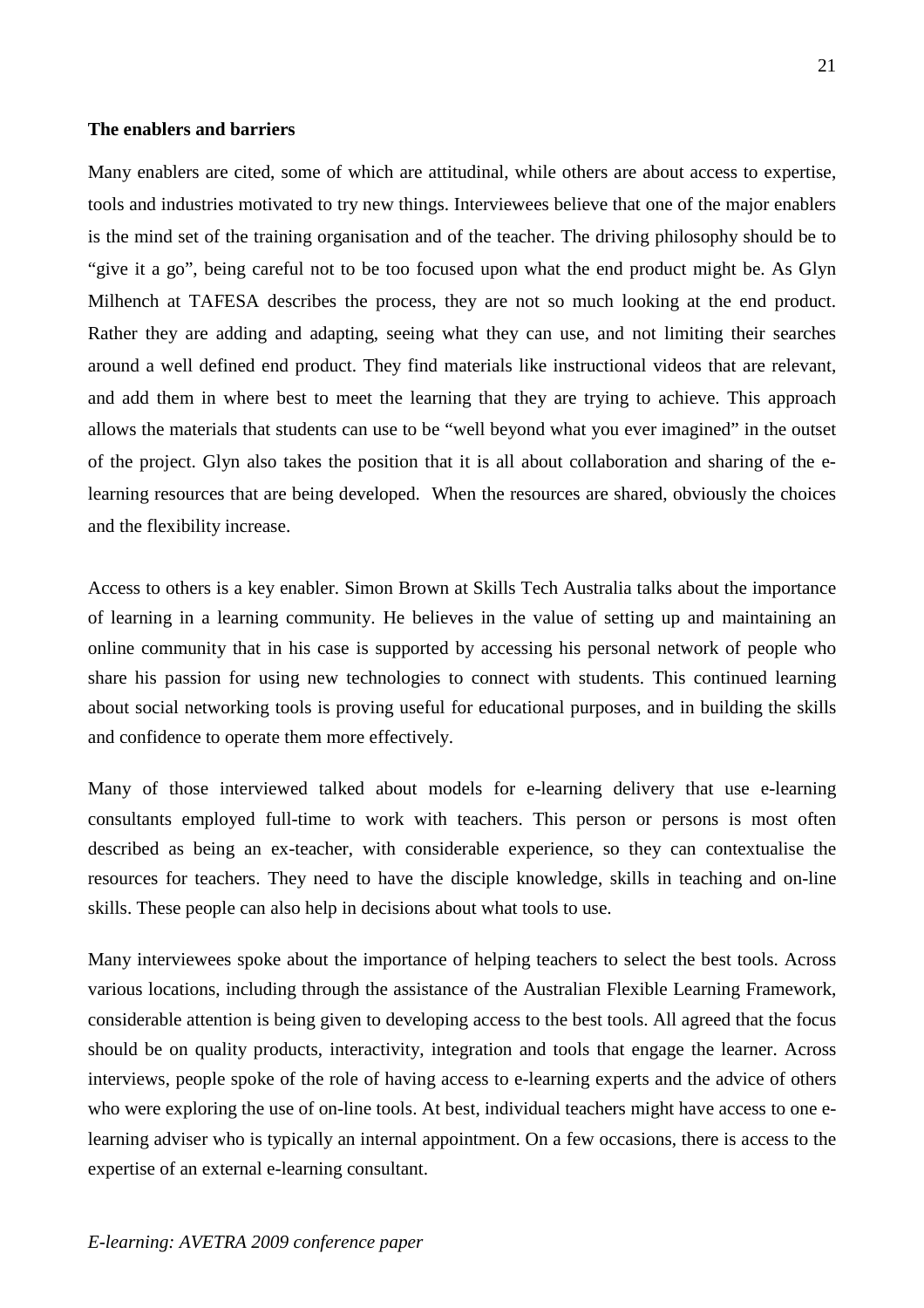Three Institutes stand out, however, around their use of a solid group of internal advisers to assist teachers around e-learning initiatives. Sydney Institute shows a core commitment to becoming a leader in the field of on-line learning. Evidence of this commitment includes the considerable expenditure on e-learning infrastructure, a commitment to the use of open source solutions, the establishment of "connected classrooms' with video conferencing and video white board, and the availability of a guiding e-learning framework and associated suites of tools. Secondly, GippsTAFE for a small institution is making significant investments in e-learning support so that teachers are given access to on-going support, and an e-mentor who is often well respected former teacher, and training support. A third example is Chisholm Institute. Its Educational Development Services group assists teachers to design and implement new teaching and learning strategies, while the organisation has recently committed a large expenditure to set up wireless communications on campus that can be accessed by teachers and students using mobile devices.

As some of this earlier discussion implies, a major barrier listed by almost all interviewees is the challenge of changing the mind-sets of many teachers still locked into a teacher-centric approach to training delivery. It is widely accepted that the majority of teaching staff are still learning to accept that organisations expect to have access to fast, flexible, engaging learning opportunities, packaged to suit their individual needs. Students expect much freer and more student directed learning. Also as many of those interviewed pointed out, students expect to see the use of training models that use modern technologies and that allow more training to occur flexibly. However, as several of those interviewed stated, despite the funding and the projects supported by the Australian Flexible Learning Framework and other sources, progress continues to be slow.

In summary, those interviewed expect that the pace will continue to quicken for more workplace training. The future is about more non-classroom based and more work-integrated programs. That is, more "learning in the context", where industry gets more training designed in ways that suit their settings, and more "just for me" training where VET clients are able to develop skills in ways and at locations that suit them. The drivers for more e-learning include the need for more flexibility, rather than a primary concern around the acceleration of apprenticeships in response to skills shortages. In addition, equipment costs and space constraints will further highlight the benefits of more workplace delivery, while the shortage of trained and skilled teaching staff in some trade areas will drive the design of more on-line forms of delivery for the trades.

# **Conclusions**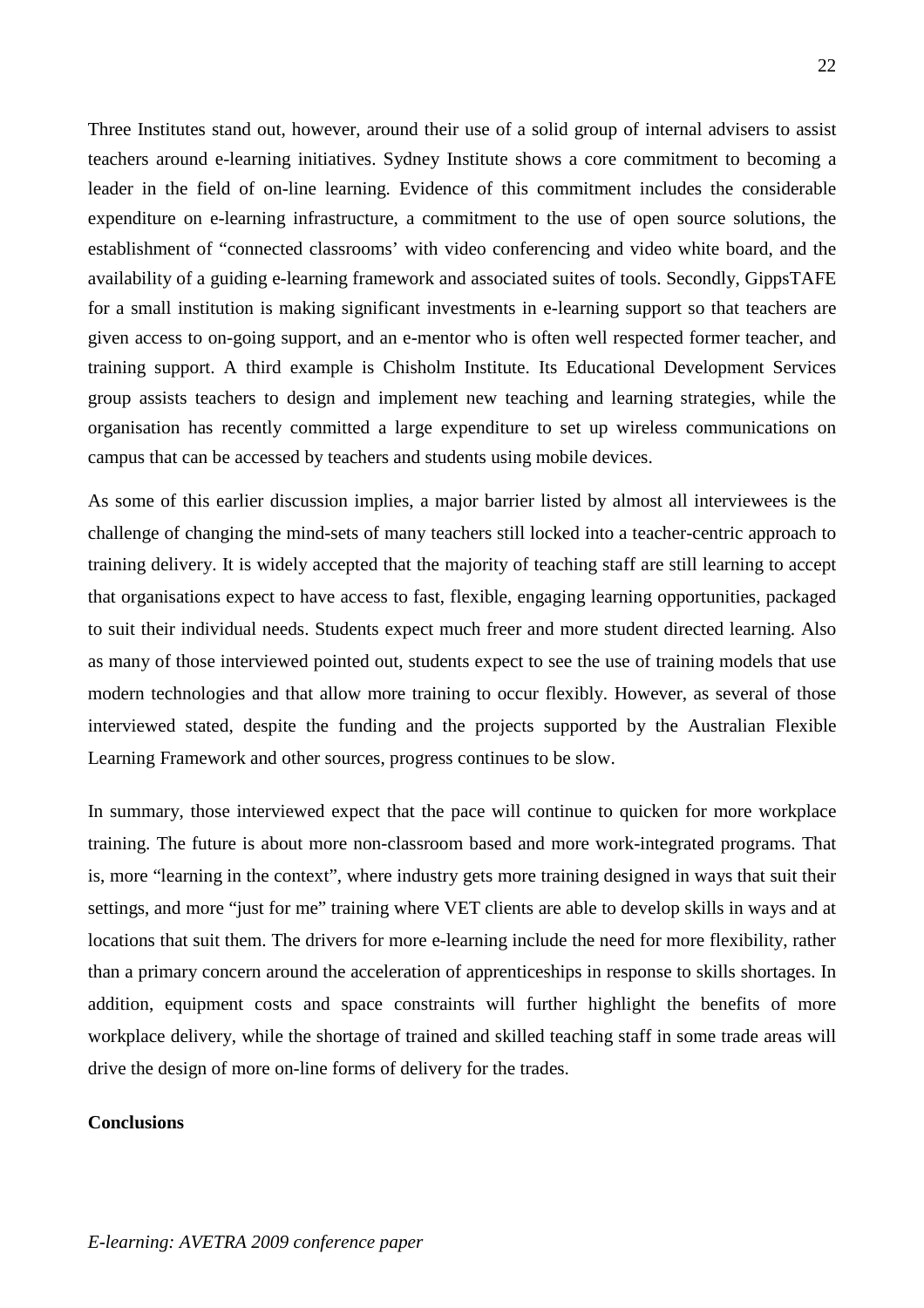Firstly, as to be expected, e-learning is finding its niche in particular stages or aspects of the training, and in particular trade qualification areas that are encountering skills shortages. E-learning, for example, is proving to be an excellent tool for the delivery of underpinning knowledge and theory in many trade qualifications, as well as in the delivery of modules that are required for licensing and up-skilling within specific qualification areas. A second observation concerns how different trade qualification areas are responding to the use of e-learning to provide more flexible and effective training. At least from this project, it is clear that trade teachers in the areas of building and construction and bakery in particular, are leading the way. Thirdly, trades are using a wide range of e-learning tools both up-front at the pre-apprenticeship stage or at the initial stages of the apprenticeship training. They are exploring innovative ways to assess competency around tasks completed on the job. E-learning is integral to redesigning training so that less time is spent at the training provider, and more time, or even all of the time is allocated to the on-the-job skills development. For the smaller to medium sized employers that dominate many of the trade areas, elearning is providing more flexibility and productivity benefits as apprentices and trainees are away less often doing off-the-job training.

The progress around RPL continues to be seen to be slow. RPL practice currently has limited use of on-line technology, but most States are ramping up their professional development programs to expose more teaching staff to the benefits and processes of RPL. E-portfolio adoption is growing slowly. There are some examples of e-portfolio applications to support skills recognition. However, the overall view across the interviews is that organisations are still exploring how best to use eportfolios to aid assessment or to facilitate RPL. However, examples are emerging around the use of e-portfolios that are being built by students using evidence captured through photographs or videos taken by mobiles, cameras or video glasses.

In looking at the future of e-learning, the key words used by interviewees were about more partnerships, increased collaboration around meeting the training needs of industry and more immersion in the learning tasks (see also The New Media Consortium, 2008). E-learning is seen at its best where it exists in contexts that encourage collaborative learning and interaction. Also the interviews revealed the advantages of social networking tools around creating more support for learners in many of the trade areas.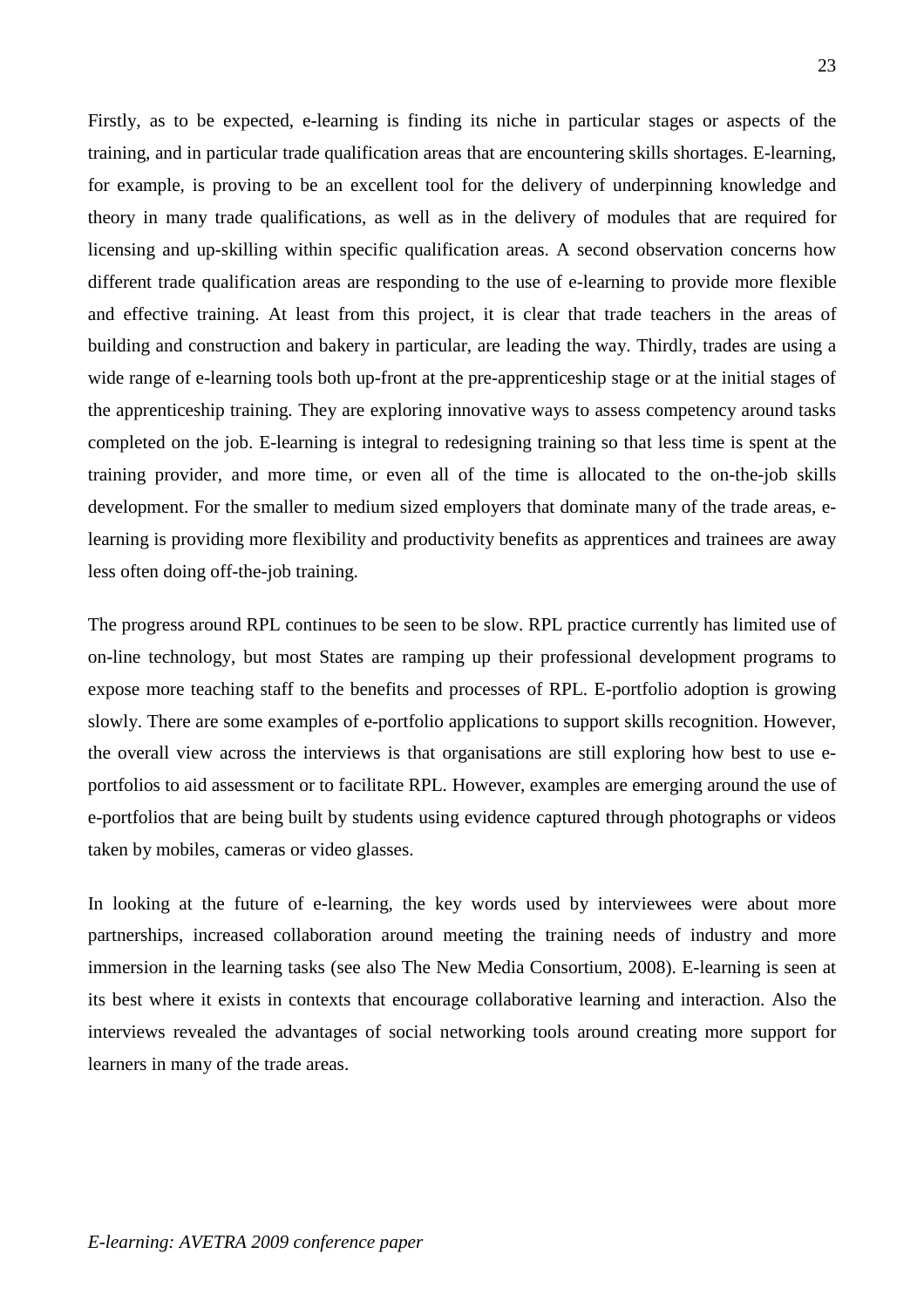# **Bibliography**

Bersin, J. (2008). Today's high-impact learning organisation. Business Intelligence. August, 54-56.

Bofinger, I., & Whateley, G. (2002). The virtual conservatorium: A new emerging option for conservatoria. In B. A. Knight (Ed.), Reconceptualising learning in the knowledge society (pp. 134- 149). Flaxton, Qld: Post Pressed.

Callan, V.J. (2006). Ready, willing and capable: Teaching capabilities for the Queensland VET sector. Brisbane: Department of Education, Training and the Arts.

Callan, V.J., Mitchell, J., Clayton, B., & Smith, L. (2007). Approaches for sustaining and building management and leadership capability in VET providers. Adelaide: National Centre for Vocational Education Research.

Collis, B., & Moonen, J. (2001). Flexible learning in a digital world: Experiences and expectations. London: Kogan Page.

Concannon, F., Flynn, A., & Campbell, M. (2005). What campus-based students think about the quality and benefits of e-learning. British Journal of Educational Technology, 36(3), 501-512.

Cox, M., Abbott, C., Webb, C., Webb, M., Blakeley, B., Beauchamp, T. & Rhodes, V. (2003) ICT and Attainment: A review of the research literature. Annesley: DFES Publications.

Dickie, M., Eccles, C., FitzGerald, I., McDonald, R., Cully, M., Blythe, A., Stanwick, J., & Brooks, L. (2004). Enhancing the capability of VET professionals project: Final report. Brisbane, ANTA.

Dillon, P., & Ahlberg, M. (2006). Integrativism as a theoretical and organisational framework for elearning and practitioner research. Technology, Pedagogy and Education, 15(1), 7 – 30.

Edwards, A. (2005). Let's get beyond community of practice: the many meanings of learning by participation. The Curriculum Journal, 16(1), 49-65.

Elial, G., Secundo, G., & Taurino, C. (2006). Towards unstructured and just-in-time learning: The "virtual eBMS" e-learning system. Current Developments in Technology-Assisted Education, 1067- 1072.

Elliott, R. & Clayton, J. (2007). E-learning for New Zealand industry training organisations: Analysis of benefits and barriers. In ICT: Providing choices for learners and learning. Proceedings Singapore. http://www.ascilite.org.au/conferences/perth07/procs/elliott-r-poster.pdf. viewed 10/10/08.

Emeleus, T. (2008). Electrifying e-learning. The Knowledge Tree, 16, 1-5.

Flexible Learning Advisory Group. (2007). 2008-2011 Australian flexible learning framework strategy. Canberra: DEEWR.

Foreman, J. (2001). Trading mules for tractors: The pros and cons of adopting a course management system. The Technology Source, January/February. Michigan Virtual University.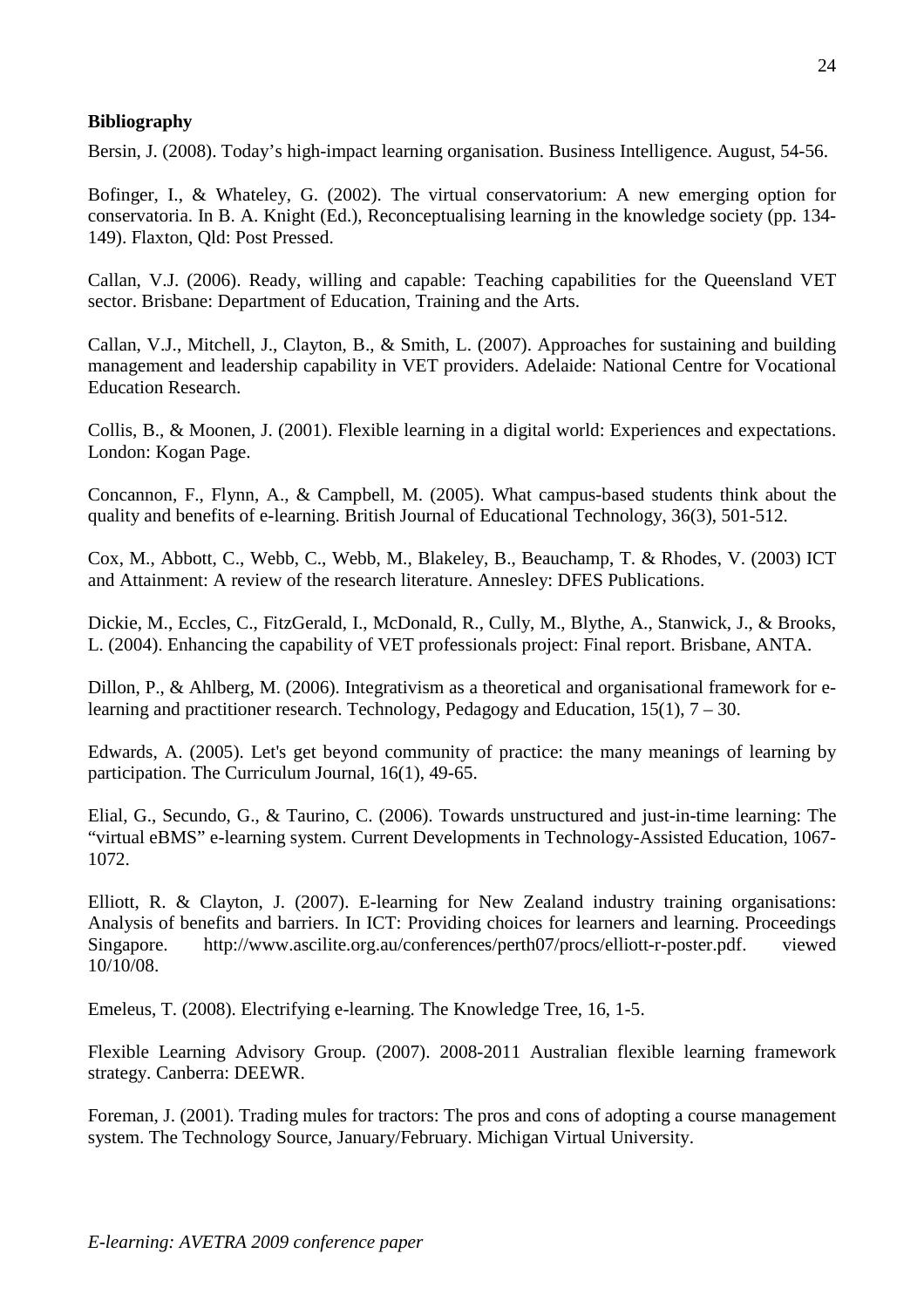Fuller, A. & Unwin, L. (2003). Learning as apprentices in the contemporary UK workplace: Creating and managing expansive and restrictive participation, Journal of Education and Work, 16(4), 407-26.

Gibbs, D., & Gosper, M. (2006). The upside-down-world of e-learning. Journal of Learning Design, 1(2), 46-54.

Guthrie, H. (2004). The vocational education and training workforce. New roles and ways of working. At a glance. Adelaide: NCVER.

Holmes, P. (2002). Online and just in time: The change implications of implementing e-learning solutions in a large organisation. In S. McNamara and E. Stacey (Eds), Untangling the web: Establishing learning links. Proceedings of ASET Conference 2002. Melbourne, 7-10 July.

I & J Management Services (2005). National e-learning indictors. Australian Flexible Learning Framework. Brisbane: ANTA.

I & J Management Services (2008). 2008 E-learning benchmarking project. Draft report. Australian Flexible Learning Framework. Canberra; DEEWR.

IMS Global Learning Consortium, Inc. (2003). IMS learning design best practice and implementation guide. Revision: 20 January. http://www.imsglobal.org/learningdesign/ldv1p0/imsld\_bestv1p0.html. Viewed 10/10/08.

Jonassen, D.H. (2004). Handbook of research on educational communications and technology. Mahwah, N.J.: Lawrence Erlbaum.

Kanuka, H., & Rourke, L. (2008). Exploring amplifications and reductions associated with elearning: Conversations with leaders of e-learning programs. Technology, Pedagogy and Education, 17(1), 5-15.

Kidney, G., Cummings, L., & Boehm, A. (2007). Toward a quality assurance approach to elearning courses. International Journal on E-Learning, 16(1), 17-30.

Kim, C.M., & Keller, J.M. (2008). Effects of motivational and volitional email messages with personal messages on undergraduate students' motivation, study habits and achievement. British Journal of Educational Technology, 39(1), 36-51.

Kim, K-J., & Bonk, C.J. (2006). The future of online teaching and learning in higher education: The survey says… . Education Quarterly, 29(4) [online]. Retrieved February 12, 2007, from http:// www.educause.edu.

Kirschner, P., & Davis, N. (2006). Pedagogic benchmarks for information and communications technology in teacher education. Technology, Pedagogy and Education, 12(1), 125-147.

Kraemar, E. W. (2003). Developing the online learning environment: The pros and cons of using WebCT for library instruction. Information Technology and Libraries, 22(2), 87-92.

Kuriloff, P, C. (2001). One size will not fit all. The Technology Source, July/August. Michigan Virtual Library.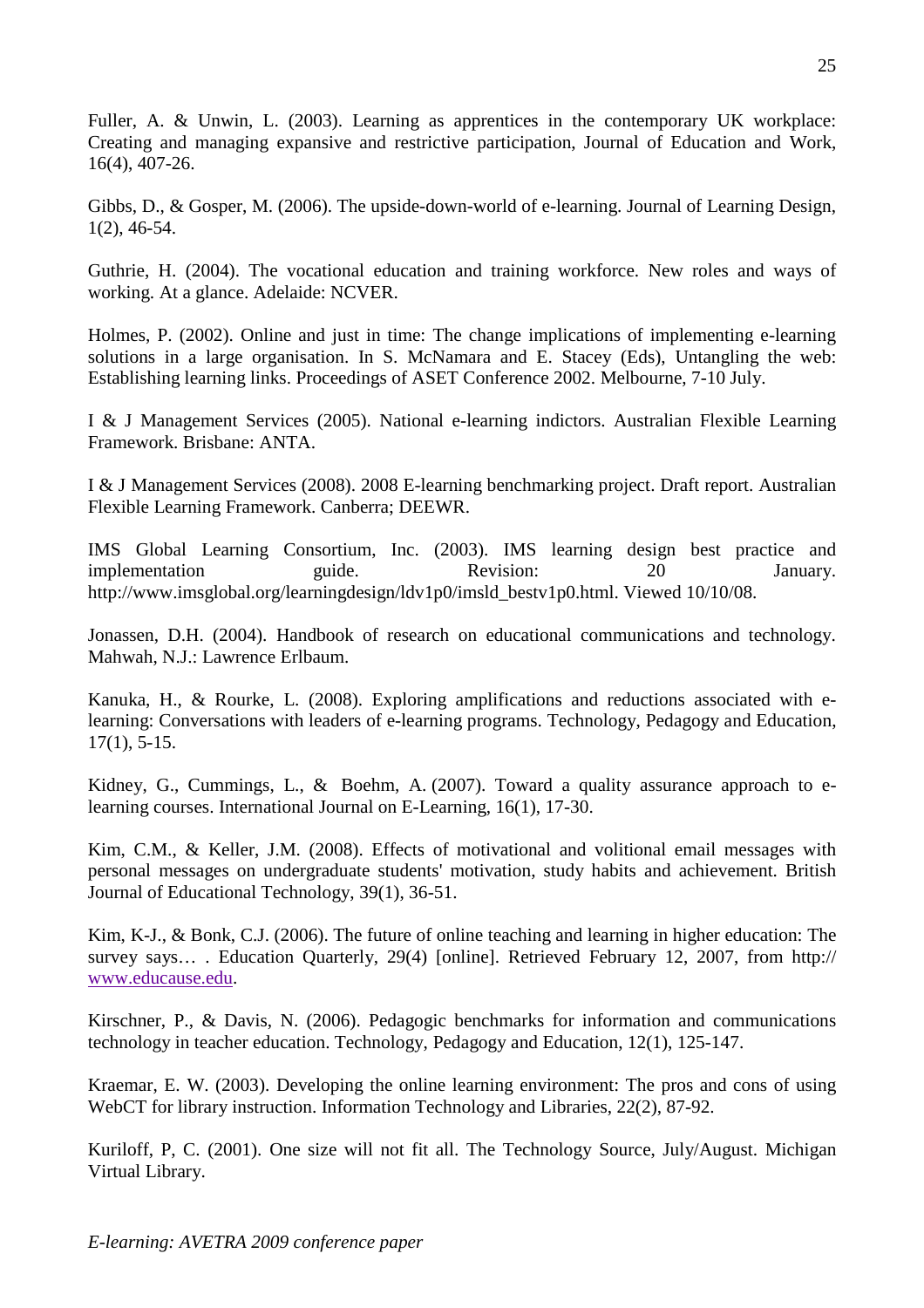Lang, B., & Macpherson, R. (2008). E-learning on the menu for safe food handling. The Knowledge Tree. 16, 1-6.

Laurillard, D. (2004). E-Learning in Higher Education. http://www3.griffith.edu.au/03/ltn/docs/E Learning\_in\_Higher\_Education.doc. Viewed 10/10/08.

Liejen, A., Admiraal, A., & Wildschut, L., & Robert-Jan Simmons, P. (2008). Students' perspectives on e-learning and the use of a virtual learning environment in dance education. Research in Dance Education, 9(2), 147-162.

Mack Consulting Group. (2007). An investigation of the enablers and barriers to industry uptake of e-learning: Small business. Australian Flexible Learning Framework. Canberra: DEEWR.

Marshall, S.J. & Mitchell, G. (2007). Benchmarking international e-learning capability with the elearning mMaturity model. In Proceedings of EDUCAUSE in Australasia 2007, 29 April-2 May 2007, Melbourne, Australia. http://www.caudit.edu.au/educauseaustralasia07/authors\_papers/Marshall-103.pdf.

Mitchell, J. (2004). Implementing flexible learning in the workplace. Australian Flexible learning Framework. Brisbane: ANTA.

Newton, D., & Ellis, A. (2007). Development of an e-learning culture in the Australian army. International Journal on ELearning, 6(4), 543-563.

OECD. (2005). E-learning in tertiary education: Where do we stand? Centre for Educational Research and Innovation. Paris: OECD.

Oliver, R., Harper, B., Reeves, T., Strijker, A. & Westhuizen, D. (2002). Learning management systems: One size fits all? EdMedia 2002, World conference on educational multimedia, hypermedia and telecommunications, 2002 (1), (pp. 1498 – 1499). Denver, CO, USA, Norfolk VA, USA.

Park, J-H., & Wentling, T. (2007). Factors associated with transfer of training in workplace elearning. Journal of Workplace Learning, 19(5), 311-329.

Peadon, R. (2008). Z-TV gets an 'A' for learning. The Knowledge Tree, 16, 1-6.

Pittard, V. (2004). Evidence for e-learning policy. Technology, Pedagogy and Education, 13(2), 181-194.

Senge, P. (1990). The fifth discipline: The art and practice of the learning organisation. Random House: London.

Servage, L. (2005). Strategising for workplace e-learning: Some critical considerations. Journal of Workplace Learning, 17(5/6), 304-317.

Sims, R. (2008). Rethinking (e)learning: A manifesto for connected generations. Distance Education, 29(2), 153-164.